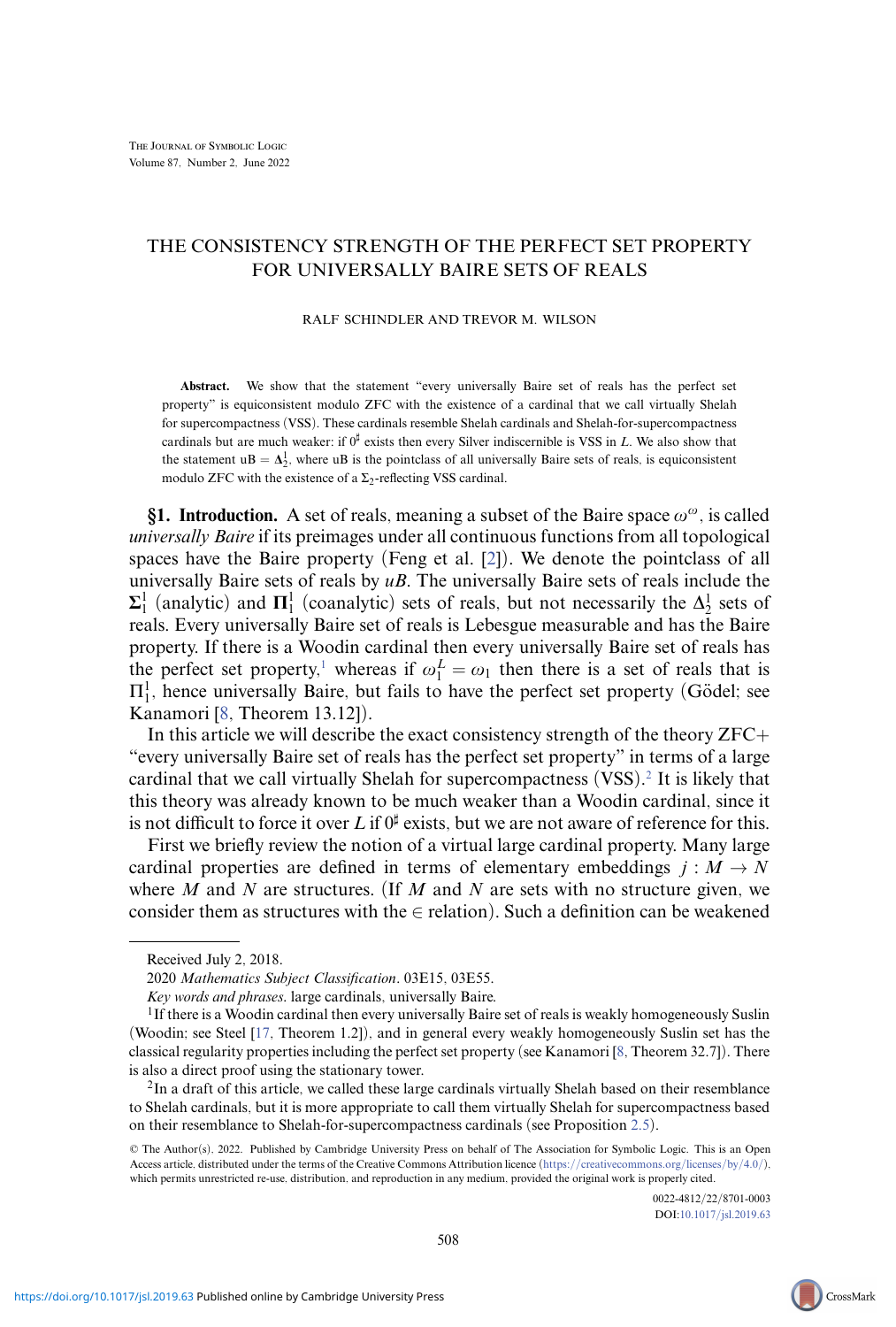to a "virtual" large cardinal property by only requiring *j* to exist in some generic extension of *V*. Examples of virtual large cardinal properties are remarkability, which is a virtual form of Magidor's characterization of supercompactness (Schindler [\[12,](#page-18-2) Lemma  $1.6$ ]), and the generic Vopenka principle, which is a virtual form of Vopenka's principle (Bagaria et al. [\[1\]](#page-17-1)).

For a thorough introduction to virtual large cardinal properties, see Gitman and Schindler [\[5\]](#page-17-2). For an application of virtual large cardinals to descriptive set theory involving  $\aleph_1$ -Suslin sets instead of universally Baire sets, see Wilson [\[18\]](#page-18-3).

Note that for set-sized structures *M* and *N* in *V*, if some generic extension of *V* contains an elementary embedding of *M* into *N*, then by the absoluteness of elementary embeddability of countable structures (see Bagaria et al. [\[1,](#page-17-1) Lemma 2.6]) every generic extension of *V* by the poset  $Col(\omega, M)$  contains such an elementary embedding. The converse implication holds also, of course, and we may abbreviate these equivalent conditions by the phrase "there is a generic elementary embedding of  $M$  into  $N$ ."

Recall that a cardinal  $\kappa$  is called *Shelah* if for every function  $f : \kappa \to \kappa$  there is a transitive class *M* and an elementary embedding  $j: V \to M$  with crit(*j*) = *κ* and  $V_{j(f)(\kappa)} \subset M$ . Note that for any ordinal  $\lambda \geq \kappa + 1$ , the restriction  $j \restriction V_{\lambda}$ is sufficient to derive an extender  $E$  whose ultrapower embedding  $j_E$  witnesses the Shelah property of  $\kappa$  as well as *j* does. Making the convenient choice  $\lambda =$  $\max\{j(f)(\kappa), \kappa+1\}$ , we obtain the following definition as a kind of virtualization.<sup>3</sup>

<span id="page-1-3"></span>Definition 1.1. A cardinal *κ* is *virtually Shelah for supercompactness* (VSS) if for every function  $f : \kappa \to \kappa$  there is an ordinal  $\lambda > \kappa$ , a transitive set *M* with *V*<sub> $\lambda$ </sub>  $\subset$  *M*, and a generic elementary embedding *j* : *V*<sub> $\lambda$ </sub>  $\rightarrow$  *M* with crit(*j*) = *κ* and  $j(f)(\kappa) < \lambda$ .

The VSS property follows immediately from the Shelah property but is much weaker: Proposition [3.1](#page-6-0) will show that if  $0^{\sharp}$  exists then every Silver indiscernible is VSS in *L*, a result that is typical of virtual large cardinal properties.

Our main result is stated below. It relates models of ZFC with VSS cardinals to models of ZFC in which the universally Baire sets are few in number and have nice properties. It also includes a combinatorial statement about order types of countable sets of ordinals.

<span id="page-1-2"></span>Theorem 1.2. *The following statements are equiconsistent modulo ZFC.*

- 1. *There is a VSS cardinal.*
- 2.  $|uB| = \omega_1$ .
- 3. *Every set of reals in L*(R*,* uB) *is Lebesgue measurable.*
- 4. *Every set of reals in L*(R*,* uB) *has the perfect set property.*
- 5. *Every universally Baire set of reals has the perfect set property.*
- 6. For every function  $f: \omega_1 \to \omega_1$  there is an ordinal  $\lambda > \omega_1$  such that for a *stationary set of*  $\sigma \in \mathcal{P}_{\omega_1}(\lambda)$  *we have*  $\sigma \cap \omega_1 \in \omega_1$  *and*  $\text{o.t.}(\sigma) \geq f(\sigma \cap \omega_1)$ .<sup>[4](#page-1-1)</sup>

<span id="page-1-0"></span> $3$ We decided in the course of revising this article that the name "virtually Shelah" should be reserved for the weaker virtualization in which the codomain *M* of *j* in the definition is not required to be well-founded above  $\lambda$ , nor to be in *V*, but only to have  $V_{\lambda}$  as a rank initial segment.<br><sup>4</sup>This statement essentially says that  $\omega_1$  satisfies a weak form of the equivalent characterization of the

<span id="page-1-1"></span>Shelah-for-supercompactness property given by Perlmutter [\[11,](#page-18-4) Corollary 2.9].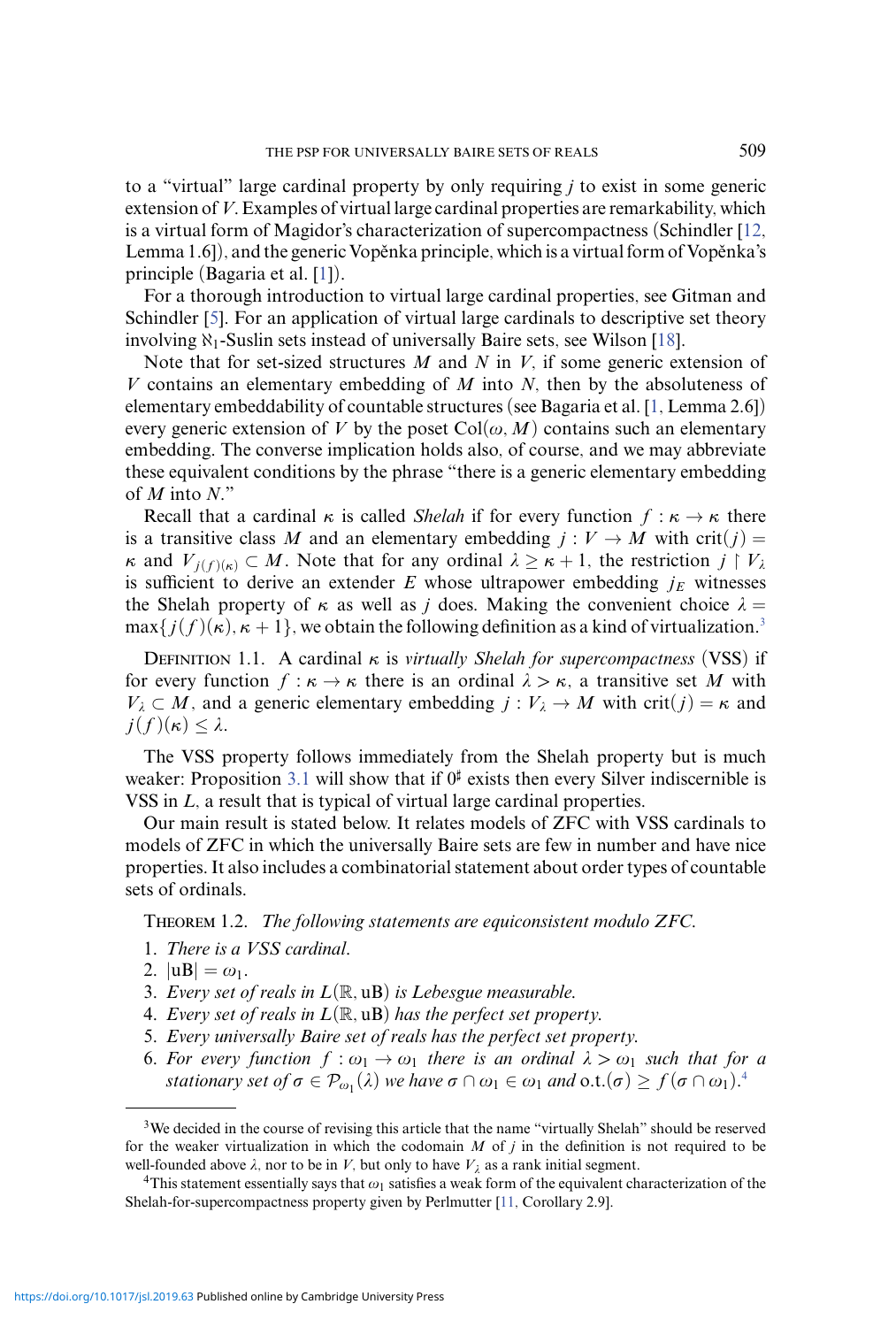We will show that if statement [1](#page-0-2) holds then statements [2–4](#page-0-2) hold after forcing with the Levy collapse poset to make a VSS cardinal equal to  $\omega_1$ . Clearly statement [4](#page-0-2) implies statement [5,](#page-0-2) and we will show that statements [2](#page-0-2) and [3](#page-0-2) also imply statement [5.](#page-0-2) We will show that statement [5](#page-0-2) implies statement [6.](#page-0-2) Finally, we will show that if statement [6](#page-0-2) holds, then statement [1](#page-0-2) holds in *L* as witnessed by  $\omega_1^V$ .

We will also prove an equiconsistency result at a slightly higher level of consistency strength, namely that of a  $\Sigma_2$ -reflecting VSS cardinal. A cardinal  $\kappa$  is called  $\Sigma_n$ *-reflecting* if it is inaccessible and  $V_\kappa \prec_{\Sigma_n} V$ . This definition is particularly natural in the case  $n = 2$  because the  $\Sigma_2$  statements about a parameter *a* are the statements that can be expressed in the form "there is an ordinal  $\lambda$  such that  $V_{\lambda} \models \varphi[a]$ " where  $\varphi$  is a formula in the language of set theory. Because the existence of a VSS cardinal above any given cardinal  $\alpha$  is a  $\Sigma_2$  statement about  $\alpha$ , if  $\kappa$  is a  $\Sigma_2$ -reflecting VSS cardinal then  $V_{\kappa}$  satisfies ZFC+ "there is a proper class of VSS cardinals."

The existence of a  $\Sigma_2$ -reflecting cardinal is equiconsistent modulo ZFC with the statement  $\Delta_2^1 \subset \mathbf{u}$ B by Feng et al. [\[2,](#page-17-0) Theorem 3.3], who showed that if  $\kappa$  is  $Σ<sub>2</sub>$ -reflecting then  $Δ<sub>2</sub><sup>1</sup> ⊂$  uB holds after the Levy collapse forcing to make *κ* equal to  $ω_1$ , and conversely that if  $Δ_2^1$  ⊂ uB then  $ω_1^V$  is Σ<sub>2</sub>-reflecting in *L*.

The reverse inclusion  $uB \subset \Delta_2^1$  is consistent relative to ZFC by Larson and Shelah [\[9\]](#page-18-5), who showed that if  $V = L[x]$  for some real x then there is a proper forcing extension in which every universally measurable set of reals—and hence every universally Baire set of reals—is  $\Delta_2^1$ . Of course this proper forcing is not the Levy collapse; as we will show, forcing both inclusions to hold simultaneously requires more large cardinals in the ground model.

Combining the argument of Feng et al. [\[2,](#page-17-0) Theorem 3.3] with parts of the proof of Theorem [1.2,](#page-1-2) we will show:

<span id="page-2-1"></span>Theorem 1.3. *The following statements are equiconsistent modulo ZFC.*

1. *There is a*  $\Sigma$ <sub>2</sub>-reflecting *VSS cardinal*.

2.  $uB = \Delta_2^1$ .

The remaining sections of this paper are outlined as follows. In Section [2](#page-2-0) we will prove some consequences of Definition [1.1](#page-1-3) that will be needed for our main results, including a reformulation of the definition in which  $\kappa$  is  $j$ (crit( $j$ )) instead of  $crit(j)$ , justifying the name "virtually Shelah for supercompactness" (Proposition [2.5\)](#page-4-0). In Section [3](#page-6-1) we will prove some relations between VSS cardinals and other large cardinals that will not be needed for our main results. In Section [4](#page-9-0) we will review some properties of universally Baire sets and establish some equivalent conditions for a universally Baire set to be thin, meaning to contain no perfect subset. In Section [5](#page-11-0) we will prove Theorem [1.2.](#page-1-2) In Section [6](#page-16-0) we will prove Theorem [1.3.](#page-2-1)

<span id="page-2-0"></span>**§2. Consequences of the VSS property.** Recall that a cardinal *κ* is called *ineffable* if for every sequence of sets  $\langle A_\alpha : \alpha < \kappa \rangle$  such that  $A_\alpha \subset \alpha$  for all  $\alpha < \kappa$ , there is a set  $A \subset \kappa$  such that  $\{\alpha < \kappa : A \cap \alpha = A_\alpha\}$  is stationary. The following result is typical of virtual large cardinals (see Schindler [\[12,](#page-18-2) Lemma 1.4]).

<span id="page-2-2"></span>Proposition 2.1. *Every VSS cardinal is ineffable.*

Proof. Let  $\kappa$  be a VSS cardinal. Then there is an ordinal  $\lambda > \kappa$ , a transitive set *M* such that  $V_{\lambda} \subset M$ , and a generic elementary embedding  $j : V_{\lambda} \to M$  with crit( $j$ ) =  $\kappa$ . (Here we will not need  $j(f)(\kappa) \leq \lambda$  for any particular function  $f$ .)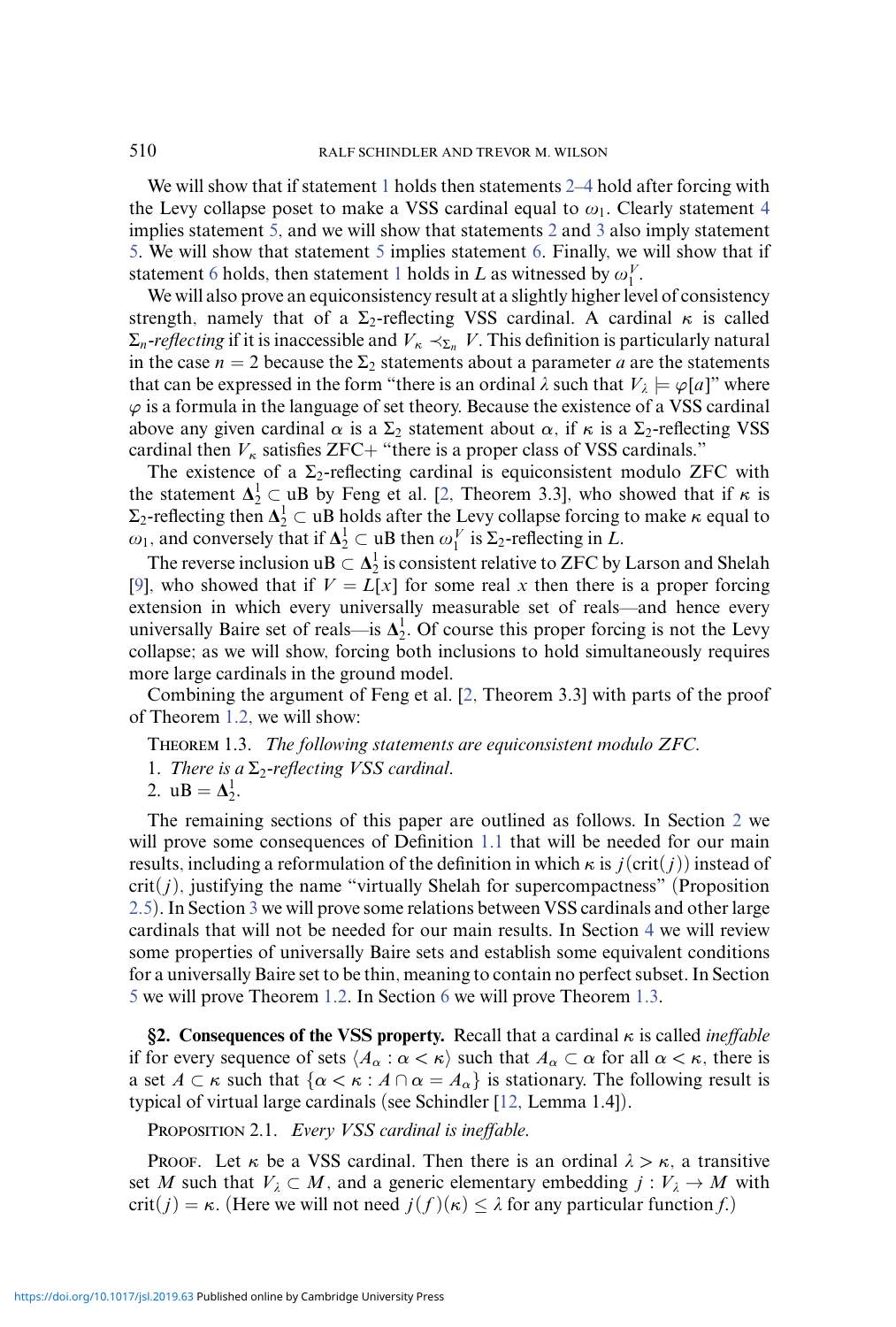Let *A* be a *κ*-sequence of sets such that  $A(\alpha) \subset \alpha$  for every ordinal  $\alpha < \kappa$ . Then we may define a subset  $A \subset \kappa$  by  $A = j(A)(\kappa)$ . We will show that the set

$$
S = \{ \alpha < \kappa : A \cap \alpha = A(\alpha) \}
$$

is stationary. Letting *C* be a club set in  $\kappa$  we have  $\kappa \in j(C)$ , and because

$$
j(A) \cap \kappa = A = j(A)(\kappa),
$$

we have  $\kappa \in j(S)$  also, so it follows that

$$
\kappa \in j(C) \cap j(S) = j(C \cap S),
$$

and by the elementarity of *j* we have  $C \cap S \neq \emptyset$ .

A better lower bound for the consistency strength of VSS cardinals will be given in Section [3](#page-6-1) along with an upper bound. For our main results we will only need the fact that every VSS cardinal is an inaccessible limit of inaccessible cardinals, which is a consequence of Proposition [2.1.](#page-2-2)

The following lemma shows (among other things) that the domain of a generic elementary embedding witnessing the VSS property may be taken to be an inaccessible rank initial segment of *V*, which implies that the domain and codomain both satisfy ZFC.

<span id="page-3-0"></span>**LEMMA 2.2.** *Let*  $\kappa$  *be a VSS cardinal and let*  $f : \kappa \to \kappa$ *. Then there is an inaccessible cardinal*  $\lambda > \kappa$ , *a transitive model M of ZFC with*  $V_{\lambda} \subset M$ , *and a generic elementary embedding*  $j: V_{\lambda} \to M$  *with*  $\text{crit}(j) = \kappa$  *and*  $j(f)(\kappa) < \lambda < j(\kappa)$ *.* 

**PROOF.** Because  $\kappa$  is a limit of inaccessible cardinals we may define a function  $g : \kappa \to \kappa$  such that  $g(\alpha)$  is the least inaccessible cardinal greater than max  $f(\alpha), \alpha$ for all  $\alpha < \kappa$ . Because  $\kappa$  is VSS with respect to the function  $g + 1$  defined by  $\alpha \mapsto g(\alpha) + 1$ , there is an ordinal  $\beta > \kappa$ , a transitive set *N* with  $V_\beta \subset N$ , and a generic elementary embedding

$$
j: V_{\beta} \to N
$$
 with  $crit(j) = \kappa$  and  $j(g)(\kappa) < \beta$ .

By the definition of *g* from *f* and the elementarity of *j* it follows that  $j(g)(\kappa)$  is the least inaccessible cardinal in *N* greater than  $\max\{j(f)(\kappa), \kappa\}$ . Because  $j(g)$ is a function from  $j(\kappa)$  to  $j(\kappa)$  we have  $j(g)(\kappa) < j(\kappa)$ . Letting  $\lambda = j(g)(\kappa)$  we therefore have  $\lambda > \kappa$  and

$$
j(f)(\kappa) < \lambda < j(\kappa).
$$

Because  $\lambda < \beta$  and  $V_{\beta} \subset N$ , the inaccessibility of  $\lambda$  is absolute from N to V. Define  $j_1 = j \restriction V_\lambda$  and  $M = j(V_\lambda) = V_{j(\lambda)}^N$ . Then  $j_1 : V_\lambda \to M$  is a generic elementary embedding with crit( $j_1$ ) =  $\kappa$  and  $j_1(f)(\kappa) < \lambda < j_1(\kappa)$  as desired. Because  $V_{\lambda}$  satisfies ZFC if follows by the elementarity of  $j_1$  that M satisfies ZFC. satisfies ZFC it follows by the elementarity of  $j_1$  that  $M$  satisfies ZFC.

It follows from Lemma [2.2](#page-3-0) that every VSS cardinal has an inaccessible cardinal above it. Because inaccessibility is preserved by small forcing, combining this fact with the proof of Theorem [1.2](#page-1-2) (as outlined following the statement of the theorem) yields the following curious consequence.

Proposition 2.3. *The following statements are equiconsistent modulo ZFC.*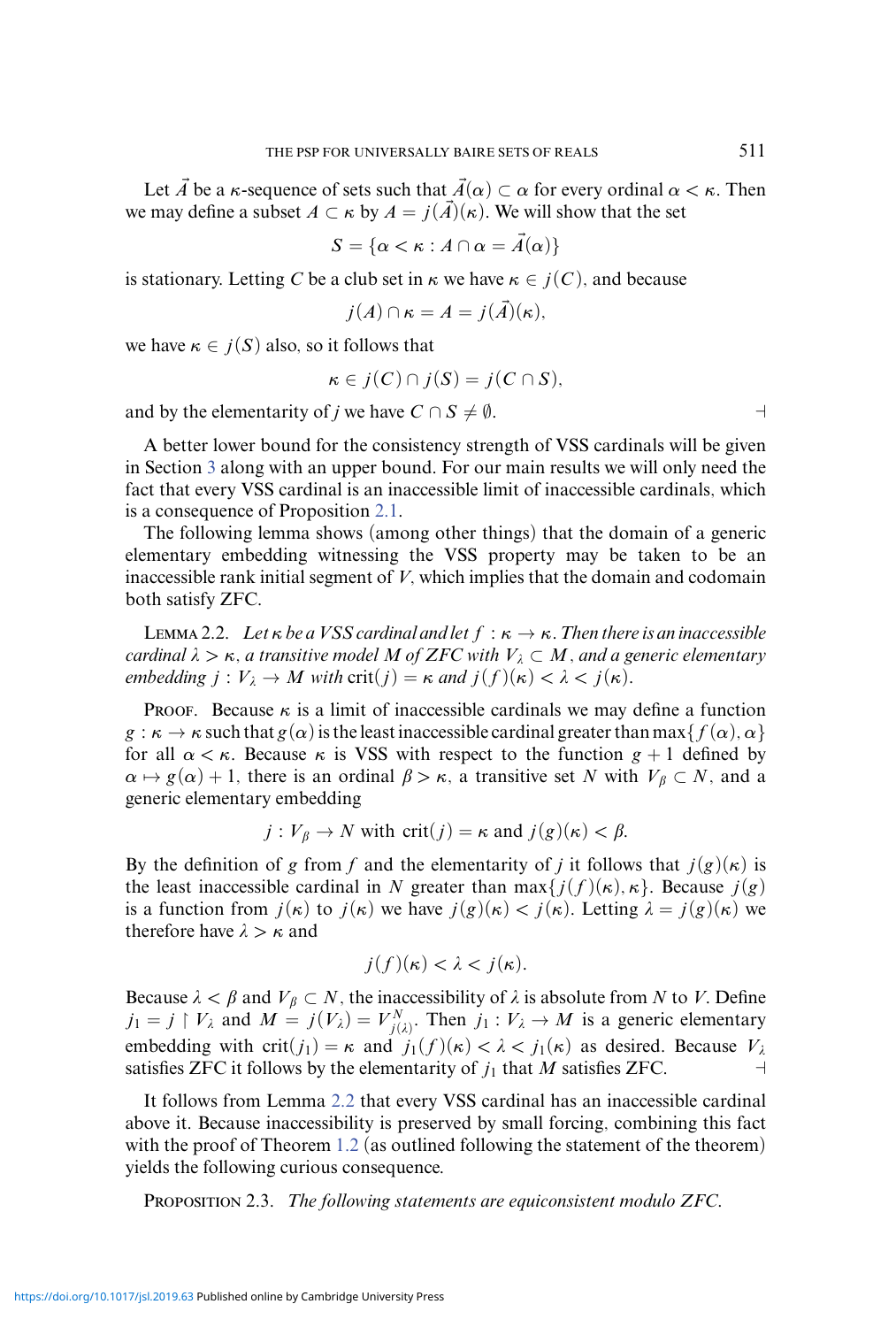## 512 RALF SCHINDLER AND TREVOR M. WILSON

- 1. *Every universally Baire set of reals has the perfect set property.*
- 2. *Every universally Baire set of reals has the perfect set property and there is an inaccessible cardinal.*

Note that the natural attempt to show that statement [2](#page-2-0) has strictly higher consistency strength than statement [1](#page-2-0) fails because for an inaccessible cardinal  $\lambda$ , the pointclass uB<sup>V<sub> $\lambda$ </sub> might not be equal to uB. For example, if  $V = L[U]$  where</sup> *U* is a normal measure on  $\lambda$ , then it follows from Feng et al. [\[2,](#page-17-0) Theorem 3.4] that  $\Sigma^1_2 \subset uB^{V_\lambda}$  and  $\Sigma^1_2 \not\subset uB$ .

Like other known virtual large cardinal properties, the virtual Shelah-forsupercompactness property is downward absolute to *L*:

<span id="page-4-2"></span>Proposition 2.4. *Every VSS cardinal is VSS in L.*

PROOF. Let  $\kappa$  be a VSS cardinal and let  $f : \kappa \to \kappa$  be a function in *L*. Then by Lemma [2.2](#page-3-0) there is an inaccessible cardinal  $\lambda > \kappa$ , a transitive model *M* of ZFC with  $V_{\lambda} \subset M$ , and a generic elementary embedding  $j : V_{\lambda} \to M$  with crit $(j)$  = *κ* and  $j(f)(\kappa) < \lambda < j(\kappa)$ . Note that  $L^{V_{\lambda}} = L_{\lambda}$  and  $L^M = L_{\theta}$  where  $\theta = \text{Ord}^M$ . Moreover, because  $\lambda$  is inaccessible we have  $L_{\lambda} = V_{\lambda}^{L}$ . For the elementary embedding  $j_1 = j \restriction V^L_{\lambda}$  we have

$$
j_1: V^L_\lambda \to L_\theta
$$
 and  $crit(j_1) = \kappa$  and  $j_1(f) = j(f)$ .

Let  $G \subset \text{Col}(\omega, V_{\lambda}^L)$  be a *V*-generic filter. Then by the absoluteness of elementary embeddability of countable structures there is an elementary embedding  $j_2 \in L[G]$ such that

$$
j_2: V_\lambda^L \to L_\theta
$$
 and  $crit(j_2) = \kappa$  and  $j_2(f) = j(f)$ .

We have  $V_{\lambda}^{L} = L_{\lambda} \subset L_{\theta}$  and  $j_2(f)(\kappa) = j(f)(\kappa) < \lambda$ , so  $j_2$  witnesses the VSS property for  $\kappa$  in *L* with respect to *f*.

In Proposition [2.5,](#page-4-0) we characterize VSS cardinals by a property in which  $\kappa$  is the image of the critical point, as in the characterizations of supercompact and virtually supercompact (i.e., remarkable) cardinals by Magidor [\[10,](#page-18-6) Theorem 1] and Schindler [\[12,](#page-18-2) Lemma 1.6] respectively. Note that if statement [2](#page-2-0) of Proposition [2.5](#page-4-0) is unvirtualized by requiring  $j$  to exist in  $V$ , the result is equivalent to the property called "Shelah for supercompactness" by Perlmutter [\[11,](#page-18-4) Definition 2.7]. This justifies the name "virtually Shelah for supercompactness."

<span id="page-4-0"></span>Proposition 2.5. *For every cardinal κ the following statements are equivalent:*

- 1. *κ is VSS.*
- $2.$  *For every function*  $f : \kappa \to \kappa$  *there are ordinals*  $\lambda$  *and*  $\lambda$  *and a generic elementary embedding*  $j: V_{\bar{\lambda}} \to V_{\lambda}$  *with the properties*  $j(\text{crit}(j)) = \kappa$  *and*  $f \in \text{ran}(j)$  *and*  $f(\text{crit}(j)) \leq \lambda$ <sup>[5](#page-4-1)</sup>

Proof. [\(1\)](#page-2-0)  $\implies$  [\(2\)](#page-2-0): Assume that  $\kappa$  is VSS and let  $f : \kappa \to \kappa$ . By Lemma [2.2](#page-3-0) there is an inaccessible cardinal  $\lambda > \kappa$ , a transitive model *M* of ZFC with  $V_{\lambda} \subset M$ ,

<https://doi.org/10.1017/jsl.2019.63> Published online by Cambridge University Press

<span id="page-4-1"></span><sup>&</sup>lt;sup>5</sup>This statement implies  $\lambda > \kappa$ , and by restricting *j* if necessary we may assume  $\bar{\lambda} < \kappa$  if desired.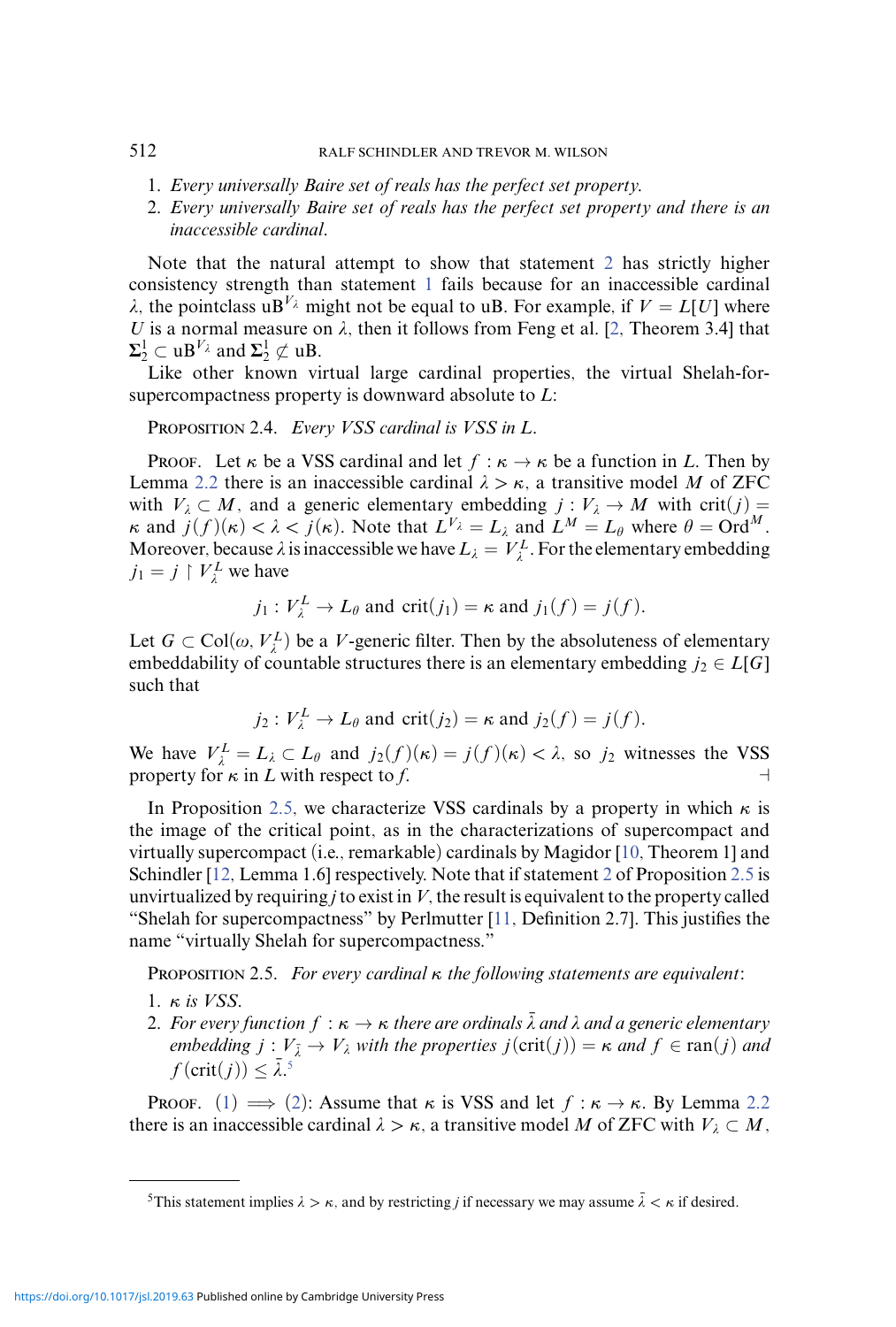and a generic elementary embedding

$$
j: V_{\lambda} \to M \text{ with } \text{crit}(j) = \kappa \text{ and } j(f)(\kappa) < \lambda < j(\kappa).
$$

Define  $\beta = \max\{j(f)(\kappa), \kappa + 1\}$ , so  $\kappa < \beta < \lambda$  and  $V_{\beta}^M = V_{\beta}$ . Let  $j_1 = j \restriction V_{\beta}$  and note that

$$
j_1: V_\beta \to V_{j(\beta)}^M
$$
 and  $crit(j_1) = \kappa$  and  $j_1(\kappa) = j(\kappa)$  and  $j_1(f) = j(f)$ .

Let  $G \subset \text{Col}(\omega, V_\beta)$  be a *V*-generic filter. Because  $M[G]$  is wellfounded, by the absoluteness of elementary embeddability of countable structures there is an elementary embedding  $j_2 \in M[G]$  such that

$$
j_2: V_\beta \to V_{j(\beta)}^M
$$
 and  $crit(j_2) = \kappa$  and  $j_2(\kappa) = j(\kappa)$  and  $j_2(f) = j(f)$ .

Then we have

$$
j_2(\text{crit}(j_2)) = j(\kappa)
$$
 and  $j(f) \in \text{ran}(j_2)$  and  $j(f)(\text{crit}(j_2)) \leq \beta$ ,

because  $j(f)(\kappa) \leq \beta$ . By the elementarity of *j* and the definability of forcing there is an ordinal  $\bar{\beta} < \lambda$  such that, letting  $g \subset \text{Col}(\omega, V_{\bar{g}})$  be a *V*-generic filter, there is an elementary embedding  $j_3 \in V_{\lambda}[g]$  with

$$
j_3: V_{\bar{\beta}} \to V_{\beta}
$$
 and  $j_3(crit(j_3)) = \kappa$  and  $f \in ran(j_3)$  and  $f(crit(j_3)) \leq \beta$ .

Therefore statement [2](#page-2-0) holds for *f*.

 $(2) \implies (1)$  $(2) \implies (1)$  $(2) \implies (1)$ : Assume that statement [2](#page-2-0) holds and let  $f : \kappa \to \kappa$ . Note that statement [2](#page-2-0) implies the ineffability of *κ* by an argument similar to Proposition [2.1.](#page-2-2) It follows that  $\kappa$  is a limit of inaccessible cardinals, so by increasing the values of f we may assume that for all  $\alpha < \kappa$ ,  $f(\alpha)$  is an inaccessible cardinal greater than  $\alpha$  and we may furthermore define  $f^+(\alpha)$  to be the least inaccessible cardinal greater than  $f(\alpha)$ . Applying statement [2](#page-2-0) to the function  $f^+ : \kappa \to \kappa$  yields ordinals  $\bar{\lambda}$  and  $\lambda$  and a generic elementary embedding

$$
j: V_{\bar{\lambda}} \to V_{\lambda}
$$
 with  $j(\bar{\kappa}) = \kappa$  and  $f^+ \in \text{ran}(j)$  and  $f^+(\bar{\kappa}) \leq \bar{\lambda}$ ,

where  $\bar{\kappa} = \text{crit}(j)$ . By restricting *j* if necessary we may assume that  $\lambda$  is equal to *f*<sup>+</sup>( $\bar{\kappa}$ ) and is therefore an inaccessible cardinal less than  $\kappa$ . Let  $\bar{\beta} = f(\bar{\kappa})$  and  $\beta = i(\beta)$ .

Note that  $f^+ \in \text{ran}(j)$  implies  $f \in \text{ran}(j)$  because for all  $\alpha < \kappa$ ,  $f(\alpha)$  is definable in *V*<sub> $\lambda$ </sub> as the largest inaccessible cardinal less than  $f^+(\alpha)$ , so we may define  $\bar{f}$  = *j*<sup>-1</sup>(*f*). Then we have  $\bar{f}: \bar{\kappa} \to \bar{\kappa}$  and  $\bar{\beta} = j(\bar{f})(\bar{\kappa})$ . Note that

$$
\bar{\kappa} < \beta < \lambda < \kappa < \beta < \lambda.
$$

For the elementary embedding  $j_1 = j \restriction V_{\bar{\beta}}$  we have

$$
j_1: V_{\bar{\beta}} \to V_{\beta}
$$
 and  $crit(j_1) = \bar{\kappa}$  and  $j_1(\bar{\kappa}) = \kappa$  and  $j_1(f) = f$ .

Let  $g \subset \text{Col}(\omega, V_{\overline{\beta}})$  be a *V*-generic filter. Then by the absoluteness of elementary embeddability of countable structures there is an elementary embedding  $j_2 \in V[g]$ such that

$$
j_2: V_{\bar{\beta}} \to V_{\beta}
$$
 and  $crit(j_2) = \bar{\kappa}$  and  $j_2(\bar{\kappa}) = \kappa$  and  $j_2(f) = f$ .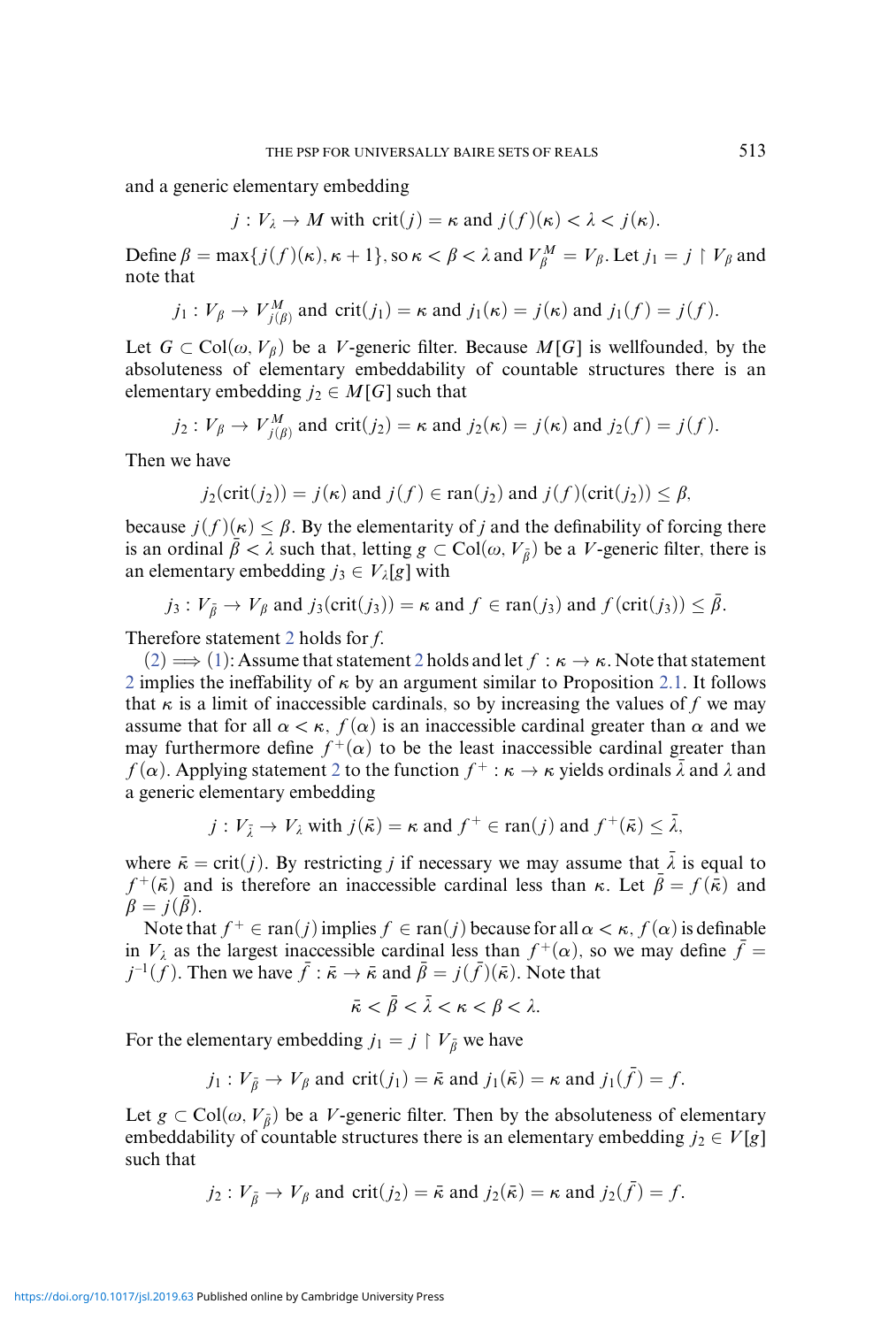Letting  $M = V_\beta$  we therefore have

 $V_{\bar{R}} \subset M$  and  $j_2 : V_{\bar{R}} \to M$  and crit $(j_2) = \bar{\kappa}$  and  $j_2(\bar{f})(\bar{\kappa}) = \bar{\beta}$ .

Because  $\lambda$  is inaccessible in *V* and remains so in *V*[*g*], a Skolem hull argument in *V*[*g*] yields a transitive set  $M' \in V_{\bar{\lambda}}[g]$  and an elementary embedding  $j_3 \in V_{\bar{\lambda}}[g]$ such that

 $V_{\bar{\beta}} \subset M'$  and  $j_3 : V_{\bar{\beta}} \to M'$  and crit $(j_3) = \bar{k}$  and  $j_3(f)(\bar{k}) = \beta$ .

Let  $G \subset \text{Col}(\omega, V_{\beta})$  be a *V*-generic filter. By the elementarity of *j* and the definability of forcing, there is a transitive set  $M'' \in V_\lambda[G]$  and an elementary embedding  $j_4 \in$  $V_{\lambda}[G]$  with

$$
V_{\beta} \subset M''
$$
 and  $j_4 : V_{\beta} \to M''$  and  $crit(j_4) = \kappa$  and  $j_4(f)(\kappa) = \beta$ .

Therefore  $\kappa$  is VSS with respect to *f*.

<span id="page-6-1"></span>**§3. Relation to other large cardinal properties.** It is clear from the definitions that every Shelah cardinal (and *a fortiori* every Shelah-for-supercompactness cardinal) is VSS. In fact the VSS property is much weaker than either of these traditional large cardinal properties by the following result, which is typical of virtual large cardinals:

<span id="page-6-0"></span>PROPOSITION 3.1. If  $0^{\sharp}$  exists then every Silver indiscernible is a VSS cardinal in L.

**PROOF.** Assume that  $0^{\sharp}$  exists and let  $\kappa$  be a Silver indiscernible. Then there is an elementary embedding  $j: L \to L$  with crit $(j) = \kappa$ . Let  $f: \kappa \to \kappa$  be a function in *L* and define  $\lambda = \max\{j(f)(\kappa), \kappa + 1\}$ . For the elementary embedding  $j_1 = j \restriction V_{\lambda}^L$ we have

$$
j_1: V^L_{\lambda} \to V^L_{j(\lambda)}
$$
 and  $crit(j_1) = \kappa$  and  $j_1(\kappa) = j(\kappa)$  and  $j_1(f) = j(f)$ .

Let  $G \subset \text{Col}(\omega, V_{\lambda}^L)$  be a *V*-generic filter. Then by the absoluteness of elementary embeddability of countable structures there is an elementary embedding  $j_2 \in L[G]$ such that

$$
j_2: V^L_\lambda \to V^L_{j(\lambda)}
$$
 and  $crit(j_2) = \kappa$  and  $j_2(\kappa) = j(\kappa)$  and  $j_2(f) = j(f)$ .

We have  $j_2(f)(\kappa) = j(f)(\kappa) \leq \lambda$ , so  $j_2$  witnesses the VSS property for  $\kappa$  in *L* with respect to the function *f*.

We can obtain a better upper bound for the consistency strength of VSS cardinals in terms of the hierarchy of  $\alpha$ -iterable cardinals defined by Gitman [\[3\]](#page-17-3). If  $0^{\sharp}$  exists then every Silver indiscernible is  $\alpha$ -iterable in *L* for every ordinal  $\alpha < \omega_1^L$  by Gitman and Welch [\[6,](#page-17-4) Theorem 3.11], and we will show that 2-iterable cardinals already exceed VSS cardinals in consistency strength. We will not need the definition of *α*-iterability below, only a certain established consequence of it in the case  $\alpha = 2$ .

<span id="page-6-2"></span>Proposition 3.2. *If κ is a* 2*-iterable cardinal then κ is a stationary limit of cardinals that are VSS in*  $V_{\kappa}$ *.* 

**PROOF.** Assume that  $\kappa$  is 2-iterable. Then by Gitman and Welch [\[6,](#page-17-4) Theorem 4.7] there is a transitive model *M* of ZFC with  $V_{\kappa} \in M$  and an elementary embedding  $j: M \to N$  with critical point equal to  $\kappa$  where N is a transitive model of ZFC and  $M = V_{j(\kappa)}^N$ .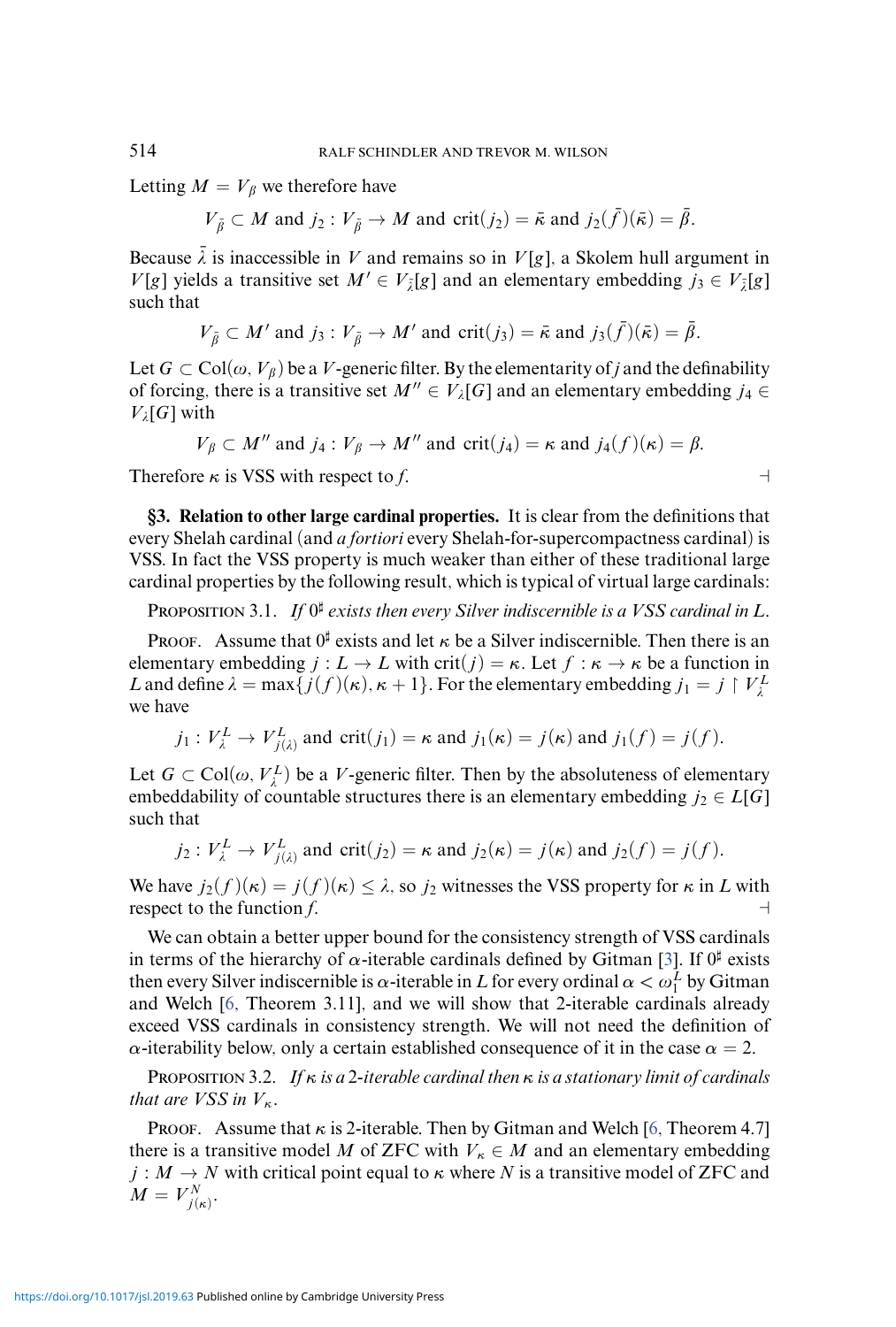First, we show that  $\kappa$  is VSS in *N*. Let  $f : \kappa \to \kappa$  be in *N* and therefore also in *M*. Define  $\lambda = \max\{j(f)(\kappa), \kappa + 1\}$ . Because  $j(f)$  is a function from  $j(\kappa)$  to  $j(\kappa)$ we have  $\lambda < j(\kappa) = \text{Ord}^M$ , so  $V_{\lambda}^M = V_{\lambda}^N$  and we have an elementary embedding  $j_1 = j \restriction V^M_\lambda$  with

$$
j_1: V_\lambda^N \to V_{j(\lambda)}^N
$$
 and  $crit(j_1) = \kappa$  and  $j_1(\kappa) = j(\kappa)$  and  $j_1(f) = j(f)$ .

Let  $G \subset \text{Col}(\omega, V_{\lambda}^N)$  be a *V*-generic filter. Then by the absoluteness of elementary embeddability of countable structures there is an elementary embedding  $j_2 \in N[G]$ such that

$$
j_2: V_\lambda^N \to V_{j(\lambda)}^N
$$
 and  $crit(j_2) = \kappa$  and  $j_2(\kappa) = j(\kappa)$  and  $j_2(f) = j(f)$ .

Because  $j_2(f)(\kappa) = j(f)(\kappa) \leq \lambda$ , this elementary embedding  $j_2$  witnesses the VSS property for  $\kappa$  in  $N$  with respect to  $f$ .

Now let *C* be club in  $\kappa$ . Then  $\kappa \in i(C)$ , so the model *N* satisfies the statement "there is a VSS cardinal in  $j(C)$ " and by the elementarity of *j* it follows that the model *M* satisfies the statement "there is a VSS cardinal in *C*." Let  $\bar{\kappa} \in C$  be VSS in *M*. Because we have  $j(\bar{\kappa}) = \bar{\kappa}$  and

$$
j(V_{\kappa}) = j(V_{\kappa}^M) = V_{j(\kappa)}^N = M,
$$

it follows by the elementarity of *j* that  $\bar{\kappa}$  is VSS in  $V_{\kappa}$ .

Because the set of all ordinals  $\alpha < \kappa$  such that  $V_{\alpha} \prec_{\Sigma} V_{\kappa}$  is club in  $\kappa$ , the conclusion of Proposition [3.2](#page-6-2) implies that  $\kappa$  is a stationary limit of cardinals that are both  $\Sigma$ <sub>2</sub>-reflecting and VSS in  $V_{\kappa}$ . (Note that the VSS property is upward absolute from  $V_{\kappa}$  to V but the  $\Sigma_2$ -reflecting property might not be.) It follows that ZFC+ "there is a  $\Sigma_2$ -reflecting VSS cardinal" has lower consistency strength than ZFC+ "there is a 2-iterable cardinal."

Recall that every VSS cardinal is ineffable by Proposition [2.1.](#page-2-2) We can obtain a better lower bound for the consistency strength of VSS cardinals in terms of the virtually *A*-extendible cardinals defined by Gitman and Hamkins [\[4,](#page-17-5) Definition 6]: For a cardinal  $\alpha$  and a class *A* (meaning either a definable class in ZFC or more generally an arbitrary class in GBC) we say that  $\alpha$  is *virtually A-extendible* if for every ordinal  $\beta > \alpha$  there is an ordinal  $\theta$  and a generic elementary embedding

$$
j: \langle V_{\beta}; \in, A \cap V_{\beta} \rangle \to \langle V_{\theta}; \in, A \cap V_{\theta} \rangle,
$$

with crit( $j$ ) =  $\alpha$  and  $j(\alpha) > \beta$ .

<span id="page-7-1"></span>**PROPOSITION 3.3.** *If*  $\kappa$  *is a VSS cardinal then the structure*  $\langle V_{\kappa}, V_{\kappa+1}; \in \rangle$  *satisfies the statement "for every class A there is a virtually A-extendible cardinal."*[6](#page-7-0)

PROOF. Let  $\kappa$  be a VSS cardinal, let  $A \subset V_{\kappa}$ , and assume toward a contradiction that no cardinal less than  $\kappa$  is virtually *A*-extendible in  $\langle V_{\kappa}, V_{\kappa+1}; \in \rangle$ . Then we may define a function  $f : \kappa \to \kappa$  such that for every ordinal  $\alpha < \kappa$ ,  $f(\alpha)$  is the least ordinal greater than  $\alpha$  such that for every ordinal  $\theta < \kappa$  there is no generic elementary embedding from  $\langle V_{f(\alpha)}; \in A \cap V_{f(\alpha)} \rangle$  to  $\langle V_{\theta}; \in A \cap V_{\theta} \rangle$  that has critical point  $\alpha$  and maps  $\alpha$  above  $f(\alpha)$ .

<span id="page-7-0"></span><sup>&</sup>lt;sup>6</sup>Here  $\langle V_{\kappa}, V_{\kappa+1}; \in \rangle$  is a two-sorted structure in which elements of  $V_{\kappa}$  and  $V_{\kappa+1}$  are regarded as sets and classes respectively.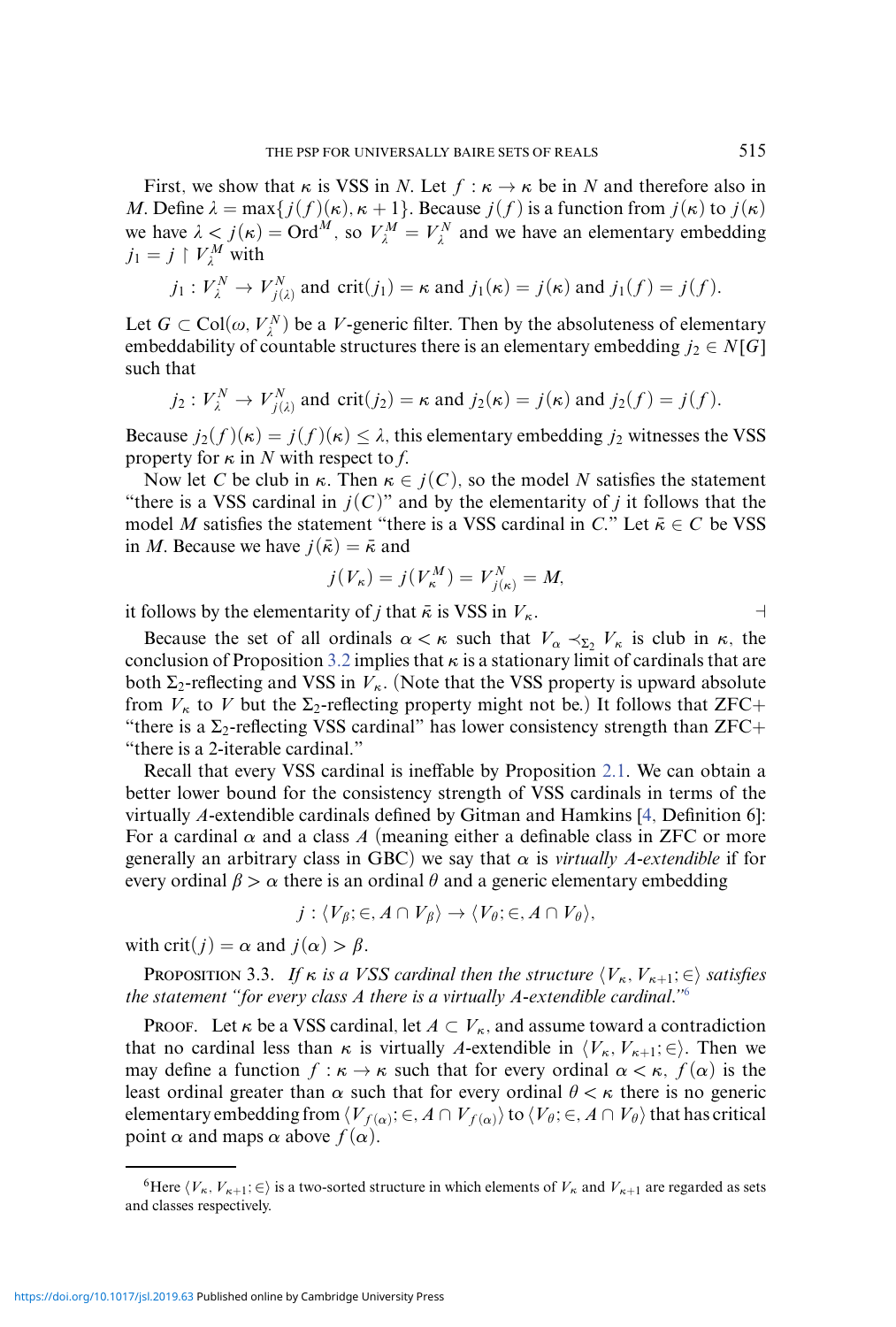Because  $\kappa$  is VSS, by Lemma [2.2](#page-3-0) there is an inaccessible cardinal  $\lambda > \kappa$ , a transitive model *M* of ZFC with  $V_{\lambda} \subset M$ , and a generic elementary embedding

 $j: V_i \to M$  with crit( $j$ ) =  $\kappa$  and  $j(f)(\kappa) < \lambda < j(\kappa)$ .

Defining  $\beta = j(f)(\kappa)$ , we have

$$
\kappa < \beta < \lambda < j(\kappa) < j(\beta) < \text{Ord}^M.
$$

Let  $j_1 = j \restriction V_\beta$ , considered as an elementary embedding whose domain is the structure  $\langle V_\beta; \in, j(A) \cap V_\beta \rangle$ . Then we have

$$
j_1: \langle V_\beta; \in, j(A) \cap V_\beta \rangle \to \langle V_{j(\beta)}^M; \in, j(j(A) \cap V_\beta) \rangle
$$
 and  $crit(j_1) = \kappa$  and  $j_1(\kappa) = j(\kappa)$ .

Let  $G \subset \text{Col}(\omega, V_\beta)$  be a *V*-generic filter. Then by the absoluteness of elementary embeddability of countable structures there is an elementary embedding  $j_2 \in M[G]$ such that

$$
j_2: \langle V_\beta; \in, j(A) \cap V_\beta \rangle \to \langle V_{j(\beta)}^M; \in, j(j(A) \cap V_\beta) \rangle
$$
 and  $crit(j_2) = \kappa$  and  $j_2(\kappa) = j(\kappa)$ .

Note that  $j_2(\kappa) = j(\kappa) > j(f)(\kappa) = \beta$ . By the elementarity of *j* and the definability of forcing it follows that there is a cardinal  $\alpha < \kappa$  such that, letting  $g \subset \text{Col}(\omega, V_{f(\alpha)})$ be a *V*-generic filter, there is an elementary embedding  $j_3 \in V_\lambda[g]$  with

$$
j_3: \langle V_{f(\alpha)}; \in, A \cap V_{f(\alpha)} \rangle \to \langle V_\beta; \in, j(A) \cap V_\beta \rangle \text{ and } \text{crit}(j_3) = \alpha \text{ and } j_3(\alpha) > f(\alpha).
$$

Because  $V_{\lambda} \subset M$  we have  $j_3 \in M[g]$ , and because  $\beta < j(\kappa)$  it then follows by the elementarity of *j* that there is an ordinal  $\theta < \kappa$  and an elementary embedding  $j_4 \in V_{\lambda}[g]$  such that

$$
j_4: \langle V_{f(\alpha)}; \in A \cap V_{f(\alpha)} \rangle \to \langle V_{\theta}; \in A \cap V_{\theta} \rangle \text{ and } \text{crit}(j_4) = \alpha \text{ and } j_4(\alpha) > f(\alpha).
$$

The existence of such a generic elementary embedding *j*<sup>4</sup> contradicts the definition of the function  $f$ .

We can state a further consequence of the VSS property in terms of the generic Vopěnka principle defined by Bagaria et al. [[1\]](#page-17-1), which says that for every proper class of structures of the same type there is a generic elementary embedding from one of the structures into another. The generic Vopěnka principle, formalized as a statement in GBC, follows from the existence of a virtually *A*-extendible cardinal for every class *A* by Gitman and Hamkins [\[4,](#page-17-5) Theorem 7].<sup>7</sup> Combining this fact with Proposition [3.3](#page-7-1) gives the following result.

COROLLARY 3.4. *If*  $\kappa$  *is a VSS cardinal then the structure*  $\langle V_{\kappa}, V_{\kappa+1}; \in \rangle$  *satisfies the generic Vopěnka principle.* 

REMARK 3.5. Gitman and Hamkins [\[4,](#page-17-5) Theorem 7] showed more specifically that the generic Vopěnka principle is equivalent to the existence of a proper class of weakly virtually *A*-extendible cardinals for every class *A*, where the definition of weak virtual *A*-extendibility is obtained from the definition of virtual *A*-extendibility by removing the requirement that the image of the critical point is greater than the

<span id="page-8-0"></span><sup>7</sup>Note that the existence of a virtually *A*-extendible cardinal for every class *A* implies the existence of a proper (in fact stationary) class of virtually *A*-extendible cardinals for every class *A*.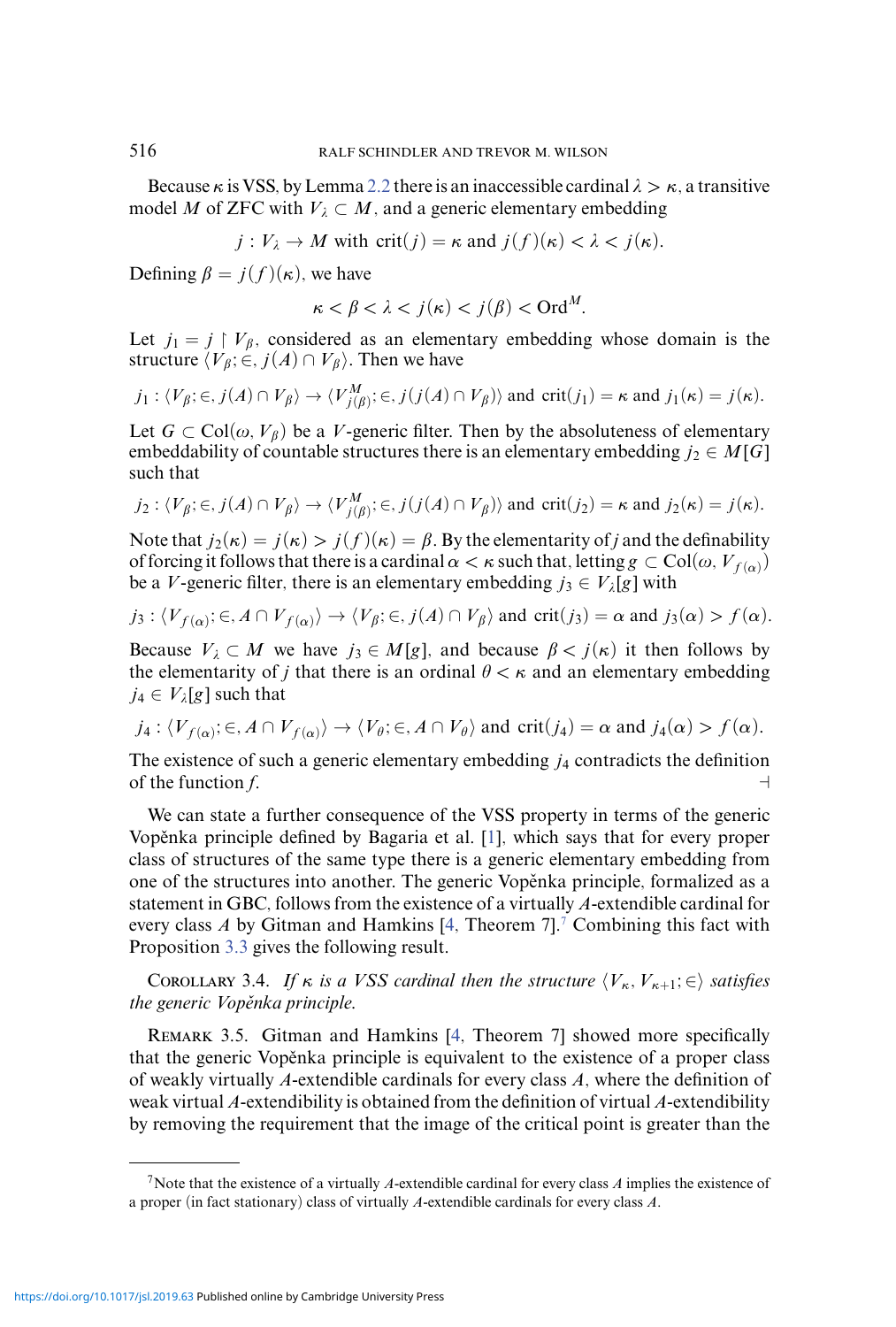rank of the domain structure. Solovay et al. [\[16,](#page-18-7) Theorem 6.9] proved an analogous result in the non-virtual setting, where Kunen's inconsistency erases the distinction between weak extendibility and extendibility: Vopěnka's principle is equivalent to the existence of an *A*-extendible cardinal for every class *A*.

<span id="page-9-0"></span>**§4. Thin universally Baire sets of reals.** In this section we will establish some equivalent conditions for a universally Baire set of reals to be *thin*, meaning to have no perfect subset. To do this we will need a characterization of universal Baireness in terms of trees and forcing due to Feng et al. [\[2\]](#page-17-0).

For a class *X*, a *tree on X* is a subset of  $X^{\lt \omega}$  that is closed under initial segments. For a tree *T* on *X* we let [*T*] denote the set of all infinite branches of *T*. Note that  $[T]$  is a closed subset of  $X^{\omega}$  (where X has the discrete topology) and conversely every closed subset of  $X^{\omega}$  is the set of branches of some tree on X.

We will typically consider trees on  $\omega \times$  Ord, whose elements we may think of either as finite sequences of pairs or as pairs of equal-length finite sequences. Because we require trees to be sets, a tree on  $\omega \times$  Ord is actually a tree on  $\omega \times \gamma$  for some ordinal  $\gamma$ , but there is usually no need to specify a particular ordinal.

The letter p denotes projection:

$$
p[T] = \{x \in \omega^{\omega} : \langle x, f \rangle \in [T] \text{ for some } f \in \text{Ord}^{\omega}\}.
$$

For a tree *T* on  $\omega \times$  Ord and a real  $x \in \omega^{\omega}$  we define the *section*  $T_x$  of *T* as the set of all  $s \in \text{Ord}^{< \omega}$  such that  $\langle x \mid |s|, s \rangle \in T$ . Note that  $T_x$  is a tree on Ord that is illfounded if and only if  $x \in p[T]$ , so the statement  $x \in p[T]$  is absolute to all transitive models of ZFC containing *x* and*T* by the absoluteness of wellfoundedness.

A pair of trees  $\langle T, T \rangle$  on  $\omega \times$  Ord is *complementing* if

$$
\operatorname{p}[T] = \omega^\omega \setminus \operatorname{p}[\tilde{T}]
$$

and for a poset  $\mathbb P$  it is  $\mathbb P$ -*absolutely complementing* if it is complementing in every generic extension of *V* by  $\mathbb{P}$ . The statement p[*T*]  $\cap$  p[ $\tilde{T}$ ] =  $\emptyset$  is generically absolute by the absoluteness of wellfoundedness of the tree of all triples  $\langle r, s_1, s_2 \rangle$  such that  $\langle r, s_1 \rangle \in T$  and  $\langle r, s_2 \rangle \in \tilde{T}$ , so a complementing pair of trees  $\langle T, \tilde{T} \rangle$  is P-absolutely complementing if and only if  $p[T] \cup p[T] = \omega^{\omega}$  in every generic extension of *V* by P. A tree *T* is called P-*absolutely complemented* if there is a tree  $\tilde{T}$  such that the pair  $\langle T, \tilde{T} \rangle$  is P-absolutely complementing.

We say that a set of reals *A* is P-*Baire* if  $A = p[T]$  for some P-absolutely complemented tree T on  $\omega \times$  Ord. By Feng et al. [\[2,](#page-17-0) Theorem 2.1] a set of reals is universally Baire if and only if it is  $\mathbb{P}\text{-}B$ aire for every poset  $\mathbb{P}$ . We will adopt this characterization of universal Baireness as our definition from now on.

For a cardinal *κ*, we say that a set of reals is *κ-universally Baire* if it is P-Baire for every poset  $\mathbb P$  of cardinality less than  $\kappa$ . We denote the pointclass of all *κ*-universally Baire sets of reals by  $uB_{k}$ . Note that if  $\kappa$  is inaccessible, then a set of reals is *κ*-universally Baire if and only if it is  $Col(\omega, \langle \kappa \rangle)$ -Baire.<sup>8</sup>

<span id="page-9-1"></span><sup>8</sup>The forward direction holds by the *κ*-chain condition: every real added by forcing with the Levy collapse is added by a proper initial segment of the generic filter. The reverse direction holds because the Levy collapse is universal for posets of cardinality less than *κ*.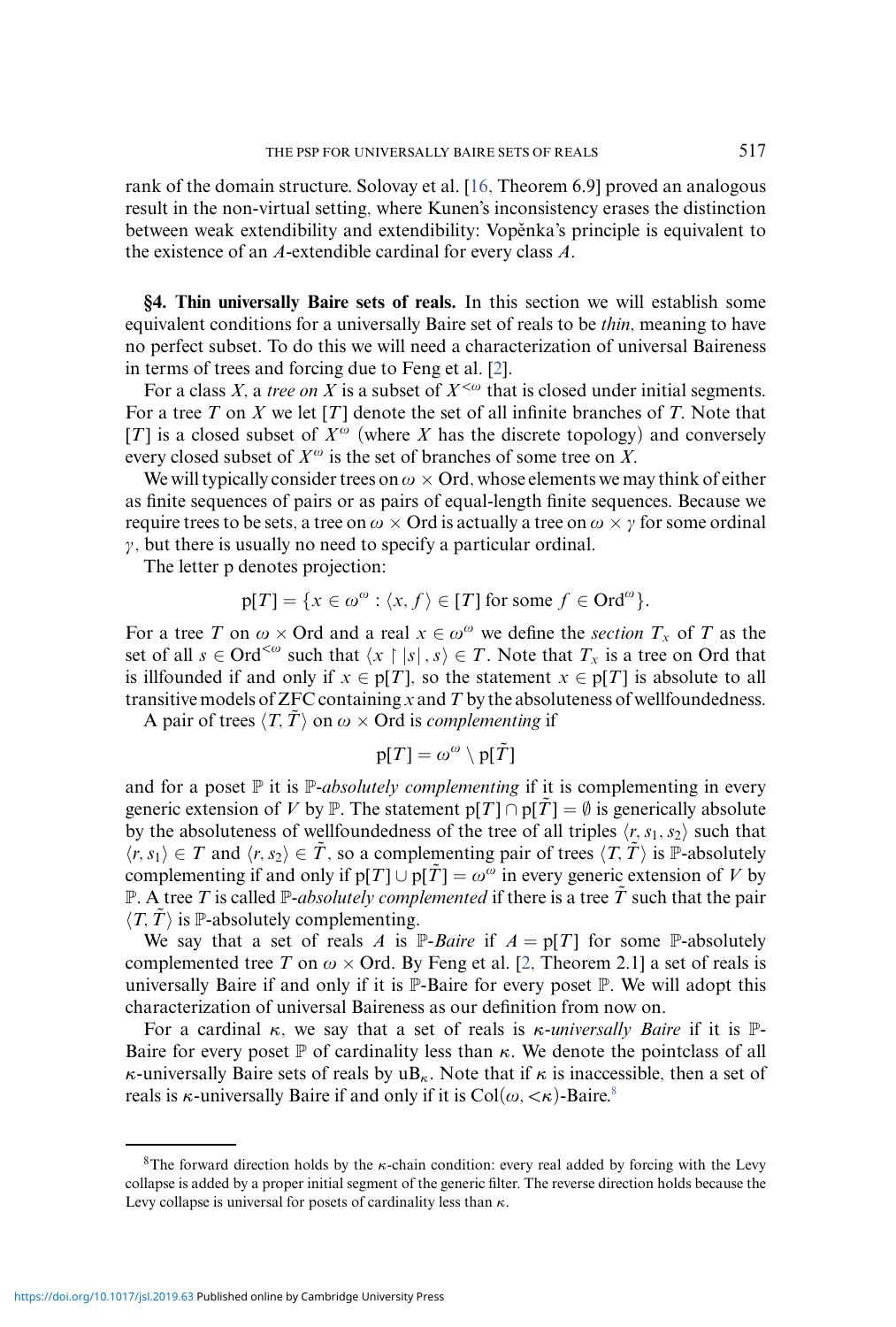If a set of reals *A* is P-Baire and *G* ⊂ P is a *V*-generic filter, then the *canonical extension* of *A* to  $V[G]$  is the set of reals  $A^{V[G]}$  in  $\overline{V[G]}$  defined by

$$
A^{V[G]} = \mathrm{p}[T]^{V[G]},
$$

where *T* is a P-absolutely complemented tree in *V* such that  $A = p[T]^{V}$ . By a standard argument using the absoluteness of wellfoundedness, this definition of the canonical extension does not depend on the choice of *T*.

For every positive integer *n*, all of the above definitions and facts about universally Baire sets of reals can easily be generalized to universally Baire *n*-ary relations on the reals by replacing trees on  $\omega \times$  Ord with trees on  $\omega^n \times$  Ord.

Now we can establish some equivalent conditions for thinness. The equivalence of statements [1](#page-9-0) and [2](#page-9-0) seems to be well known (and perhaps the others are also) but we are not aware of a reference.

<span id="page-10-0"></span>Lemma 4.1. *For every universally Baire set of reals A, the following statements are equivalent in ZFC.*

1. *A is thin.*

2.  $A^{V[G]} = A^{V}$  for every generic extension  $V[G]$  of V.

3. *For every*  $n < \omega$ , *every* subset of  $A^n$  *is universally Baire.* 

4. *There is a universally Baire wellordering of A.*

PROOF.  $(1) \implies (2)$  $(1) \implies (2)$  $(1) \implies (2)$ : Assume that statement [2](#page-9-0) fails, so there is a generic extension *V*[*G*] of *V* by a poset  $\mathbb P$  and a real  $x \in A^{V[G]} \setminus V$ . Letting  $\langle T, \tilde{T} \rangle$  be a  $\mathbb P$ -absolutely complementing pair of trees for *A* in *V* we have  $x \in p[T]^{V[G]} \setminus L[T]$ , so by Mansfield's theorem in  $V[G]$  (see Jech [\[7,](#page-18-8) Lemma 25.24]) there is a perfect tree  $U \in L[T]$  on  $\omega$  such that  $[U] \subset p[T]$  in  $V[G]$ . This implies  $[U] \subset A$  in *V*, so *A* is not thin.

 $(2) \implies (3)$  $(2) \implies (3)$  $(2) \implies (3)$ : Assume statement [2](#page-9-0) and let P be a poset. Then there is a tree  $T_{\neg A}$  on  $\omega \times$  Ord such that

$$
\Vdash_{\mathbb{P}} p[T_{\neg A}] = \omega^{\omega} \setminus A.
$$

Let  $n < \omega$ . From  $T_{\neg A}$ , one can define a tree  $T_{\neg A^n}$  on  $\omega^n \times$  Ord such that

$$
\Vdash_{\mathbb{P}} p[T_{\neg A^n}] = (\omega^\omega)^n \setminus A^n.
$$

Now let  $B \subset A^n$ . We will show that *B* is P-Baire. Take trees  $T_B$  and  $T_{A^n \setminus B}$  on  $\omega^n \times |B|$  and  $\omega^n \times |A^n \setminus B|$  respectively that project to *B* and  $A^n \setminus B$  respectively in every generic extension. (Such trees can be trivially defined for every pointset.) From  $T_{\neg A^n}$  and  $T_{A^n \setminus B}$ , one can define a tree  $T_{\neg B}$  on  $\omega^n \times$  Ord such that every generic extension satisfies  $p[T_{\neg B}] = p[T_{\neg A^n}] \cup p[T_{A^n \setminus B}]$ . Then we have

$$
\Vdash_{\mathbb{P}} p[T_{\neg B}] = (\omega^{\omega})^n \setminus B,
$$

so the pair of trees  $\langle T_B, T_{\neg B} \rangle$  witnesses that *B* is  $\mathbb{P}$ -Baire.

 $(3) \implies (4)$  $(3) \implies (4)$  $(3) \implies (4)$ : This follows directly from the existence of a wellordering of A given by the axiom of choice.

 $(4) \implies (1)$  $(4) \implies (1)$  $(4) \implies (1)$ : Suppose toward a contradiction that some universally Baire set of reals *A* has a universally Baire wellordering but is not thin. Because *A* has a perfect subset there is a continuous injection  $f : 2^{\omega} \to \omega^{\omega}$  whose range is contained in A.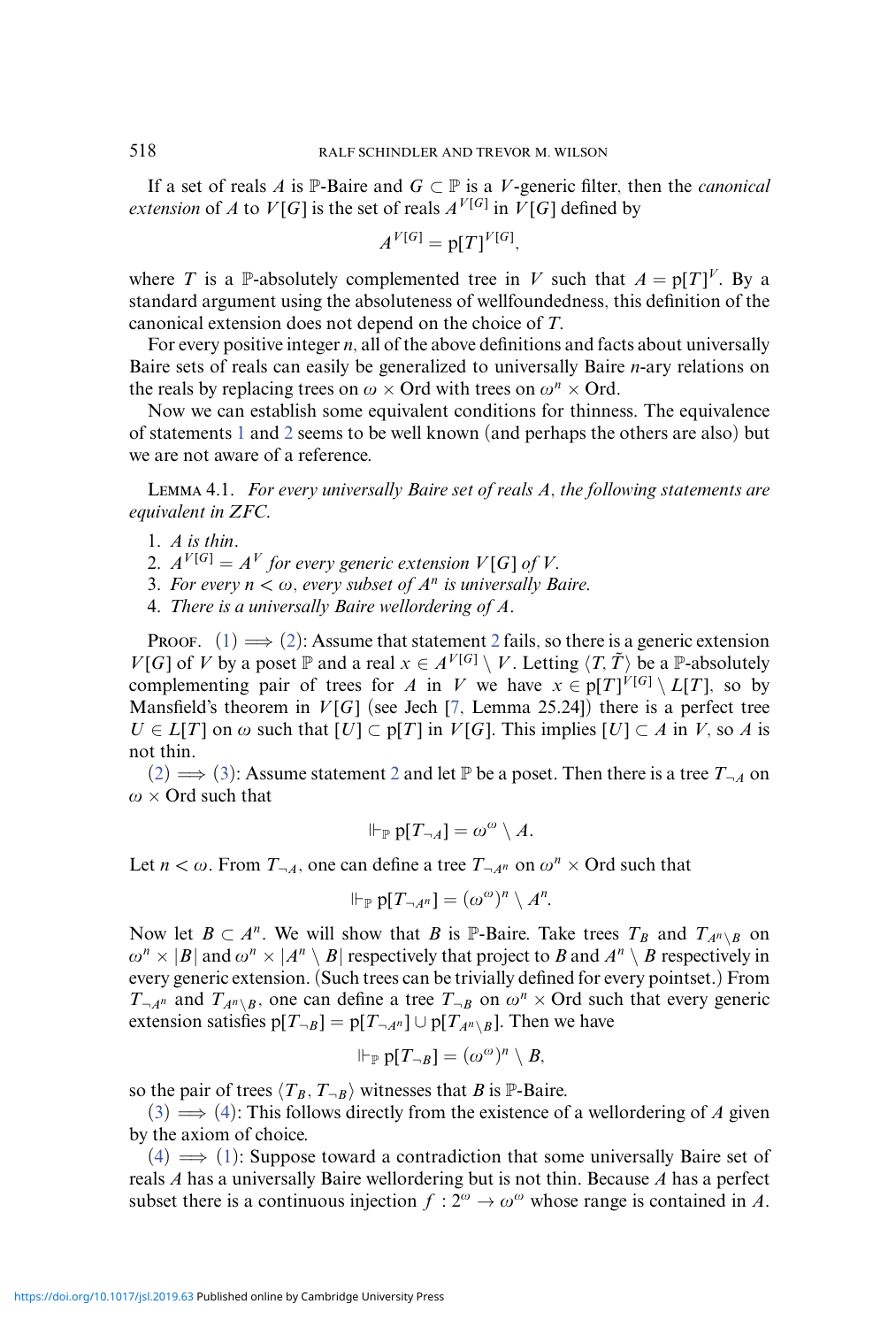Taking the preimage of a universally Baire wellordering of *A* under the continuous function  $f \times f$  we obtain a wellordering of  $2^\omega$  with the Baire property, which leads to a contradiction using the Kuratowski–Ulam theorem (see Kanamori [\[8,](#page-18-0) Corollary  $(13.10)$ .

<span id="page-11-0"></span>**§5. Proof of Theorem 1.2.** The following "universally Baire reflection" lemma is the key to obtaining consequences of the VSS property by forcing. Our statement of the lemma will use the following definition. For a *V*-generic filter *G* on the Levy collapse poset Col( $\omega$ ,  $\lt \kappa$ ) and an ordinal  $\alpha < \kappa$  we define  $G \restriction \alpha = G \cap \text{Col}(\omega, \lt \alpha)$ , which is a *V*-generic filter on  $Col(\omega, < \alpha)$ .

<span id="page-11-1"></span>LEMMA 5.1. *Let*  $\kappa$  *be a VSS cardinal, let*  $G \subset Col(\omega, \langle \kappa \rangle)$  *be a V-generic filter, and let A be a universally Baire set of reals in V* [*G*]*. Then there is an ordinal α<κ and a κ*-universally Baire set of reals  $A_0$  in  $V[G \restriction \alpha]$  such that  $A = A_0^{V[G]}$ .

**PROOF.** Suppose toward a contradiction that for every ordinal  $\alpha < \kappa$  we have

$$
\forall A_0 \in \mathbf{u} \mathbf{B}_{\kappa}^{V[G\restriction \alpha]} A_0^{V[G]} \neq A.
$$

Then for every ordinal  $\alpha < \kappa$ , because  $\kappa$  is inaccessible in  $V[G \restriction \alpha]$  and we have

$$
uB_{\kappa}^{V[G\restriction \alpha]} = \bigcap_{\beta < \kappa} uB_{\beta}^{V[G\restriction \alpha]} \text{ and } \mathbb{R}^{V[G]} = \bigcup_{\beta < \kappa} \mathbb{R}^{V[G\restriction \beta]},
$$

it follows that for all sufficiently large ordinals  $\beta < \kappa$  we have  $\beta > \alpha$  and

$$
\forall A_0 \in \mathfrak{u}\mathsf{B}^{V[G\restriction \alpha]}_\beta \ A_0^{V[G\restriction \beta]} \neq A \cap V[G\restriction \beta].
$$

Then by the *κ*-chain condition for Col( $\omega, \langle \kappa \rangle$ ) it follows that there is a function *f* :  $\kappa \to \kappa$  in *V* such that for all  $\alpha < \kappa$  we have  $f(\alpha) > \alpha$  and

$$
\forall A_0 \in \mathbf{u} \mathbf{B}_{f(\alpha)}^{V[G\restriction \alpha]} \ A_0^{V[G\restriction f(\alpha)]} \neq A \cap V[G \restriction f(\alpha)].
$$

Because  $\kappa$  is a limit of inaccessible cardinals in V we may additionally assume that *f*( $\alpha$ ) is inaccessible in *V* for every ordinal  $\alpha < \kappa$ .

Because  $\kappa$  is VSS, by Lemma [2.2](#page-3-0) there is an inaccessible cardinal  $\lambda > \kappa$ , a transitive model *M* of ZFC in *V* with  $V_i \subset M$ , and a generic elementary embedding

$$
j: V_{\lambda} \to M \text{ with } \text{crit}(j) = \kappa \text{ and } j(f)(\kappa) < \lambda < j(\kappa).
$$

Defining  $\beta = j(f)(\kappa)$ , we have

$$
\kappa < \beta < \lambda < j(\kappa) < j(\beta) < \text{Ord}^M.
$$

Note that  $\beta$  is inaccessible in M by our assumption on f and the elementarity of *j*, and because  $V_{\lambda} \subset M$  and  $\beta < \lambda$  this implies that  $\beta$  is also inaccessible in V.

We can extend *j* to a generic elementary embedding

$$
\hat{\jmath} : V_{\lambda}[G] \to M[H],
$$

where  $H \subset \text{Col}(\omega, < j(\kappa))$  is an *V*-generic filter such that  $H \upharpoonright \kappa = G$ . By the fact that  $\beta = j(f)(\kappa)$  and the elementarity of  $\hat{j}$  it follows that

$$
\forall A_0 \in \mathfrak{u}\mathsf{B}_\beta^{M[G]} \ A_0^{M[H \restriction \beta]} \neq \hat{\jmath}(A) \cap M[H \restriction \beta].
$$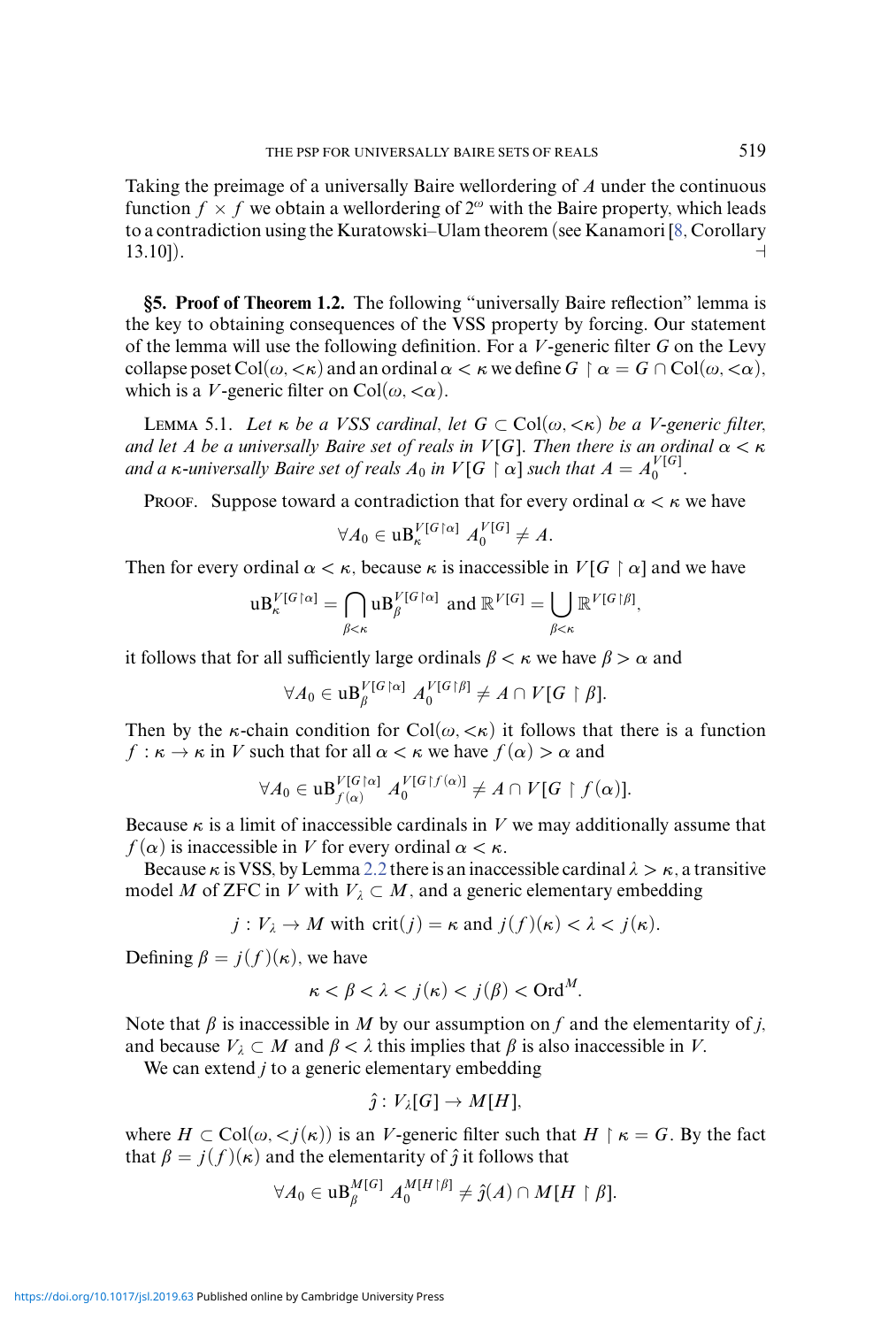We will now obtain a contradiction by showing

$$
A \in \mathsf{uB}_{\beta}^{M[G]} \text{ and } A^{M[H\restriction \beta]} = \hat{\jmath}(A) \cap M[H \restriction \beta].
$$

In *V*[*G*], because *A* is universally Baire we may take a Col( $\omega$ ,  $\lt$  $\beta$ )-absolutely complementing pair of trees  $\langle T, T \rangle$  on  $\omega \times \text{Ord}$  such that  $p[T] = A$ . We may assume that  $\langle T, T \rangle \in V_{\lambda}[G]$ : if necessary, replace *T* and *T* by their images under the transitive collapse of an elementary substructure of a sufficiently large rank initial segment of *V* [*G*] containing  $V_\beta$  [*G*] ∪ { $\beta$ , *T*,  $\tilde{T}$ } and having cardinality  $\beta$ . Because  $V_{\lambda} \subset M$  we have  $V_{\lambda}[G] \subset M[G]$  and the pair  $\langle T, \tilde{T} \rangle \in V_{\lambda}[G]$  witnesses  $A \in \mathfrak{u}\mathbf{B}_{\beta}^{M[G]}$ as desired.

We have  $\langle \hat{j}(T), \hat{j}(T) \rangle \in M[H]$  and it follows by the elementarity of  $\hat{j}$  that

$$
p[\hat{\jmath}(T)]^{M[H]} = \hat{\jmath}(A).
$$

Mapping branches pointwise by *j* gives the inclusions

$$
p[T] \subset p[\hat{\jmath}(T)] \text{ and } p[T] \subset p[\hat{\jmath}(T)],
$$

which are absolute to transitive models containing these trees, so in particular they hold in *M*[*H*]. Because the pair  $\langle T, T \rangle$  is Col( $\omega, <\beta$ )-absolutely complementing in  $V[G]$  and the pair  $\langle \hat{j}(T), \hat{j}(T) \rangle$  is complementing in *M[H]*, these inclusions become equalities when restricted to the reals of  $M[H \restriction \beta]$ , so

$$
A^{M[H\restriction \beta]} = \mathsf{p}[T]^{M[H\restriction \beta]} = \mathsf{p}[\hat{\jmath}(T)]^{M[H\restriction \beta]} = \hat{\jmath}(A) \cap M[H\restriction \beta],
$$

completing the desired contradiction.

We can use Lemma [5.1](#page-11-1) to show that the consistency of statement [1](#page-0-2) of Theorem [1.2](#page-1-2) (which says there is a VSS cardinal) implies the consistency of statements [2–4,](#page-0-2) and the corresponding statement for the Baire property:

<span id="page-12-0"></span>**PROPOSITION 5.2.** *Let*  $\kappa$  *be a VSS cardinal and let*  $G \subset \text{Col}(\omega, \langle \kappa \rangle)$  *be a V-generic filter. Then the following statements hold in*  $V[G]$ :

- $|uB| = \omega_1$ .
- *Every set of reals in L*(uB*,* R) *is Lebesgue measurable, has the Baire property, and has the perfect set property.*

**PROOF.** By Lemma [5.1](#page-11-1) every universally Baire set of reals in  $V[G]$  is definable in a uniform way from *V*, *G*, and elements of  $V_{\kappa}$ , namely an ordinal  $\alpha < \kappa$  and a Col( $\omega$ ,  $\langle \alpha \rangle$ -name for a  $\kappa$ -universally Baire set of reals. (Recall that the canonical extension of a *κ*-universally Baire set of reals does not depend on any choice of trees.) Because the rank initial segment  $V_k$  of the ground model has cardinality  $\omega_1$ in  $V[G]$ , it follows that  $V[G]$  satisfies  $|uB| = \omega_1$ .

Now let *B* be a set of reals in  $L(uB, \mathbb{R})^{V[G]}$ . Then *B* is definable in  $V[G]$  from a universally Baire set *A*, a real *x*, and an ordinal . By Lemma [5.1](#page-11-1) there is an ordinal  $\alpha < \kappa$  and a tree *T* on  $\omega \times$  Ord in  $V[G \restriction \alpha]$  such that  $A = p[T]^{V[G]}$ . Letting  $\dot{T} \in V$  be a Col $(\omega, <\alpha)$  name for *T* and letting  $y \in V[G]$  be a real coding *x* and the hereditarily countable set  $G \restriction \alpha$ , the set *B* is definable in  $V[G]$ from the parameter  $\langle \xi, T \rangle \in V$  and the real parameter *y*. Then *B* has the three claimed regularity properties by Lemmas III.1.4, III.1.6, and III.1.7 respectively of Solovay [\[14\]](#page-18-9).  $\qquad \qquad \rightarrow$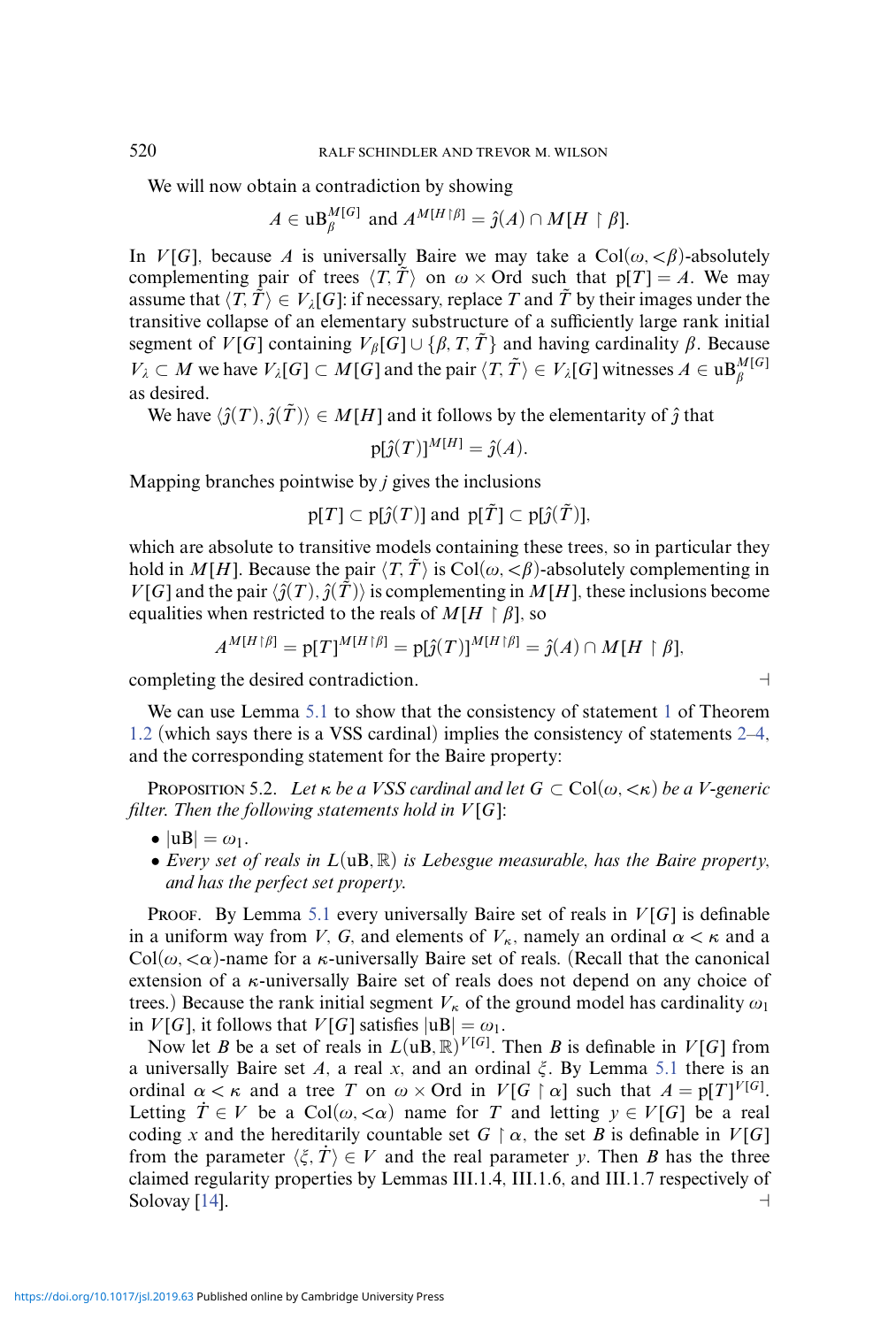Proceeding with the proof of Theorem [1.2,](#page-1-2) note that statement [4](#page-0-2) of the theorem, which says that every set of reals in  $L(uB, \mathbb{R})$  has the perfect set property, obviously implies statement [5](#page-0-2) of the theorem, which says that every universally Baire set of reals has the perfect set property.

We will show that statements [2](#page-0-2) and [3](#page-0-2) also imply statement [5.](#page-0-2)

Assume that statement [5](#page-0-2) fails, so there is an uncountable thin universally Baire set *A*. Then by Lemma [4.1](#page-10-0) every subset of *A* is also universally Baire, so  $|uB| \ge 2^{\omega_1}$ and therefore statement [2](#page-0-2) fails. To show that statement [3](#page-0-2) fails, meaning that there is a non-measurable set of reals in  $L(uB, \mathbb{R})$ , it suffices by Shelah [\[13,](#page-18-10) Theorem 5.1B] to show that  $L(uB, \mathbb{R})$  satisfies DC and the statement "there is a set of reals of cardinality  $\aleph_1$ ." Because every countable sequence of universally Baire sets (or reals) is coded by a single universally Baire set (or real), DC in *V* implies  $DC_{uB} \cup \mathbb{R}$  in  $L(uB, \mathbb{R})$ , which in turn implies DC in  $L(uB, \mathbb{R})$  by the proof of Solovay [\[15,](#page-18-11) Lemma 1.4]. Because *A* is universally Baire and thin, it has a universally Baire wellordering by Lemma [4.1.](#page-10-0) Because *A* is uncountable, this wellordering has an initial segment of order type  $\omega_1$ , giving a set of reals of cardinality  $\aleph_1$  in  $L(uB, \mathbb{R})$  as desired.

Next we show that statement [5](#page-0-2) implies statement [6:](#page-0-2)

<span id="page-13-0"></span>Lemma 5.3. *Assume that every universally Baire set of reals has the perfect set property. Then for every function*  $f : \omega_1 \to \omega_1$  *there is an ordinal*  $\lambda > \omega_1$  *such that for a stationary set of*  $\sigma \in \mathcal{P}_{\omega_1}(\lambda)$  *we have*  $\sigma \cap \omega_1 \in \omega_1$  *and*  $\text{o.t.}(\sigma) \geq f(\sigma \cap \omega_1)$ *.* 

**PROOF.** Assume toward a contradiction that some function  $f : \omega_1 \to \omega_1$  fails to have this property. For every ordinal  $\lambda > \omega_1$  the set  $\{\sigma \in \mathcal{P}_{\omega_1}(\lambda) : \sigma \cap \omega_1 \in \omega_1\}$  is always club in  $\mathcal{P}_{\omega_1}(\lambda)$ , so it follows from our assumption that the set of all  $\sigma \in \mathcal{P}_{\omega_1}(\lambda)$ such that  $\sigma \cap \omega_1 \in \omega_1$  and  $\text{o.t.}(\sigma) < f(\sigma \cap \omega_1)$  contains a club set in  $\mathcal{P}_{\omega_1}(\lambda)$ . (This statement holds for  $\lambda \leq \omega_1$  as well, since it is weaker for smaller  $\lambda$ .) Increasing the values of  $f$  if necessary, we may assume that  $f$  is a strictly increasing function.

We may consider every real *x* as coding a structure  $\langle \omega, E_x \rangle$  where  $E_x$  is a binary relation on  $\omega$ . More precisely, for all  $m, n \in \omega$  we let  $\langle m, n \rangle \in E_x$  if and only if  $x(2^m3^n) = 0$ . We may use AC to choose for every countable ordinal  $\beta$  a real  $x_\beta$  that codes  $\beta$  in the sense that  $\langle \omega, E_{x_{\beta}} \rangle \cong \langle \beta, \in \rangle$ . We claim that the set of reals

$$
A = \{x_{\beta} : \beta \in \text{ran}(f)\},
$$

which is uncountable, is also universally Baire and thin. This will contradict our assumption that every universally Baire set of reals has the perfect set property.

Because  $|A| = \omega_1$  we may trivially define a tree *T* on  $\omega \times \omega_1$  from *A* such that  $p[T] = A$  in every generic extension of *V*. To prove the claim, it will therefore suffice to show that for every poset  $\mathbb P$  there is a tree  $\tilde T$  on  $\omega \times$  Ord such that the pair  $\langle T, \tilde T\rangle$ is  $\mathbb P$ -absolutely complementing, which for this trivial tree  $T$  simply means

$$
\Vdash_{\mathbb{P}}\mathsf{p}[\tilde{T}]=\omega^\omega\setminus A.
$$

This will show that *A* is universally Baire by definition, and also that *A* is thin by condition [2](#page-9-0) of Lemma [4.1.](#page-10-0) (Note that our assumption on *f* is only needed to prove universal Baireness of *A*. The thinness of *A* follows from the more general fact that the set  $\{x_\beta : \beta < \omega_1\}$  is thin, which can be proved using the boundedness lemma; see Jech [\[7,](#page-18-8) Corollary 25.14].)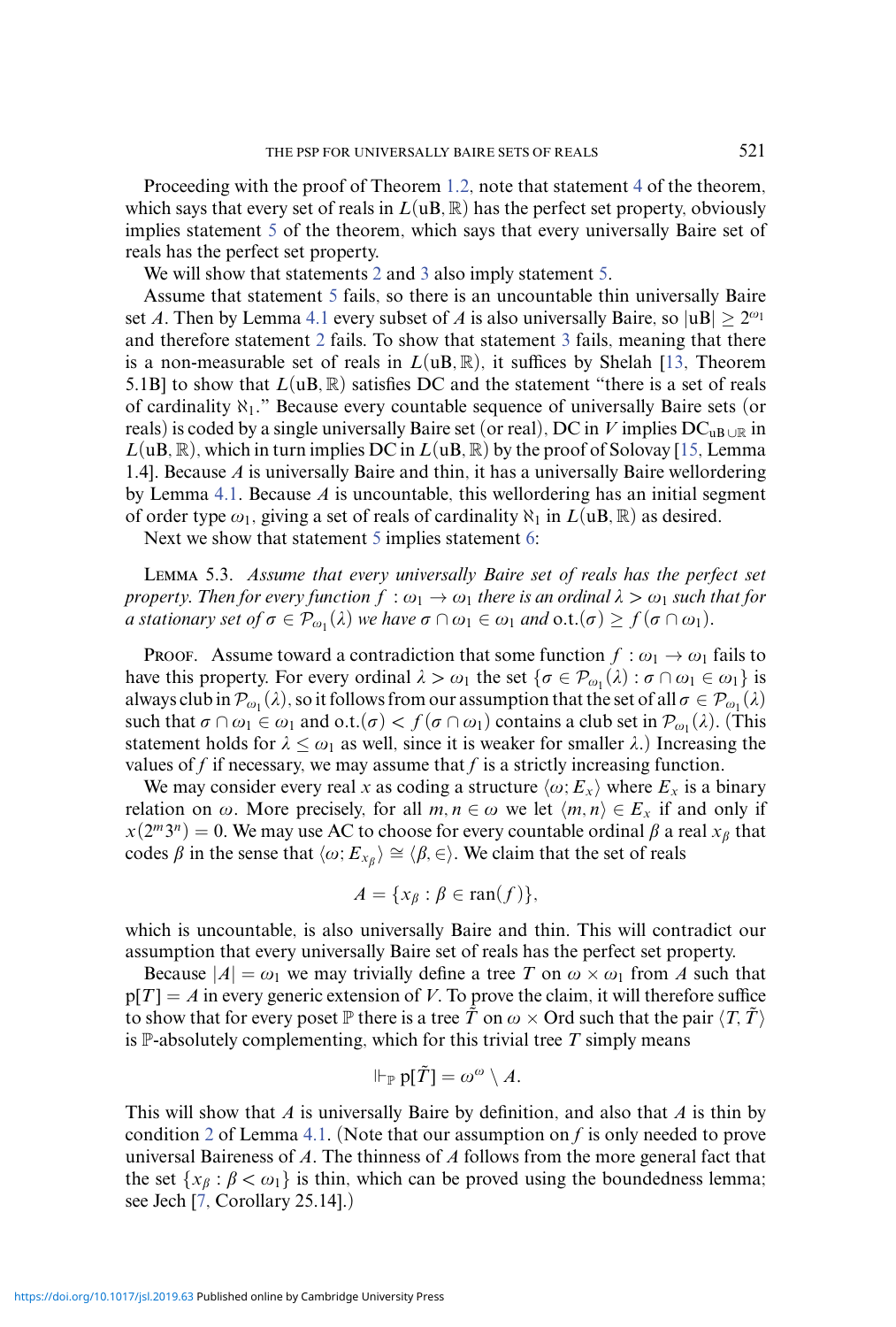Fix a poset  $\mathbb P$  and let  $\eta = \max{\{|\mathbb P|^+, \omega_1\}}$ . Using our hypothesis on the existence of club sets, for every ordinal  $\lambda$  in the interval  $[\omega_1, \eta]$  we may choose a function

$$
g_{\lambda}:\lambda^{<\omega}\to\lambda,
$$

such that for every  $g_{\lambda}$ -closed set  $\sigma \in \mathcal{P}_{\omega_1}(\lambda)$  we have  $\sigma \cap \omega_1 \in \omega_1$  and  $\sigma.t.(\sigma)$  $f(\sigma \cap \omega_1)$ . (If P is countable then this interval is empty and there is nothing to do in this step.) Moreover, we can choose  $g_{\lambda}$  to satisfy the additional property that for every  $g_{\lambda}$ -closed set  $\sigma \in \mathcal{P}_{\omega_1}(\lambda)$  the set  $\sigma \cap \omega_1$  is *f*-closed. Then because *f* is strictly increasing, these properties imply that for every  $g_{\lambda}$ -closed set  $\sigma \in \mathcal{P}_{\omega}(\lambda)$  the order type of  $\sigma$  is not in the range of f.

As a first step in defining the tree *T*, note that there is a tree  $T_1$  on  $\omega \times \omega$  in *V* such that in every generic extension of *V* we have

$$
p[\tilde{T}_1] = \{x \in \omega^{\omega} : \langle \omega, E_x \rangle \text{ is not a well-ordering}\},
$$

because this set of reals is  $\Sigma_1^1$ .

As a second step in defining  $\tilde{T}$ , note that for every ordinal  $\beta < \omega_1^V$  there is a tree  $T_{2,\beta}$  on  $\omega \times \omega$  in *V* such that in every generic extension of *V* we have

$$
p[\tilde{T}_{2,\beta}] = \{x \in \omega^{\omega} : \langle \omega; E_x \rangle \cong \langle \beta; \in \rangle \text{ and } x \notin A\},\
$$

because this set of reals is  $\Sigma_1^1(x_\beta)$  where  $x_\beta$  is our chosen code of  $\beta$ . (The condition  $x \notin A$  in the definition of this set either subtracts the single point  $x_\beta$  from the set or leaves it unchanged, according to whether or not  $\beta$  is in the range of  $f$ .)

As a third step in defining  $\tilde{T}$ , note that for every ordinal  $\lambda \in [\omega_1^V, \eta)$  there is a tree  $T_{3,\lambda}$  on  $\omega \times \lambda$  in *V* such that in every generic extension of *V* we have

$$
p[\tilde{T}_{3,\lambda}] = \{x \in \omega^{\omega} : \langle \omega; E_x \rangle \cong \langle \sigma; \in \rangle \text{ for some } g_{\lambda}\text{-closed set } \sigma \in \mathcal{P}_{\omega_1}(\lambda)\}.
$$

To show this, it suffices to represent the set of all such reals *x* as the projection of a closed subset of  $\omega^{\omega} \times \lambda^{\omega}$  onto its first coordinate. Using a definable pairing function  $\lambda \times \omega \cong \lambda$ , it equivalently suffices to represent the set of all such reals x as the projection of a closed subset of  $\omega^{\omega} \times \lambda^{\omega} \times \omega^{\omega}$  onto its first coordinate. An example of such a closed set is the set of all triples  $\langle x, h, y \rangle \in \omega^{\omega} \times \lambda^{\omega} \times \omega^{\omega}$  such that *h* is an embedding  $\langle \omega, E_x \rangle \rightarrow \langle \lambda, \in \rangle$  and *y* is a function telling us how far we have to look ahead in order to verify that the range of *h* is  $g_{\lambda}$ -closed. To be precise, we require that for all  $n < \omega$  the pointwise image of the set  ${h(i) : i < n}^{n}$  under  $g_{\lambda}$  is contained in  $\{h(i) : i < y(n)\}.$ 

Now we can define a tree  $\tilde{T}$  on  $\omega \times \eta$  in *V* as an amalgamation of these trees, so in every generic extension of *V* we have

$$
p[\tilde{T}] = p[\tilde{T}_1] \cup \bigcup_{\beta < \omega_1^V} p[\tilde{T}_{2,\beta}] \cup \bigcup_{\lambda \in [\omega_1^V, \eta)} p[\tilde{T}_{3,\lambda}].
$$

Let *G* ⊂  $\mathbb P$  be a *V*-generic filter and let *x* be a real in *V*[*G*]. We want to show

$$
x \in A \iff x \notin p[T].
$$

Assume that  $x \in A$ . Then clearly we have  $x \notin p[\tilde{T}_1]$  and  $x \notin p[\tilde{T}_{2,\beta}]$  for all  $\beta < \omega_1^V$ . By the definition of *A* we have  $x = x_\beta$  for some  $\beta$  in the range of *f*. Now let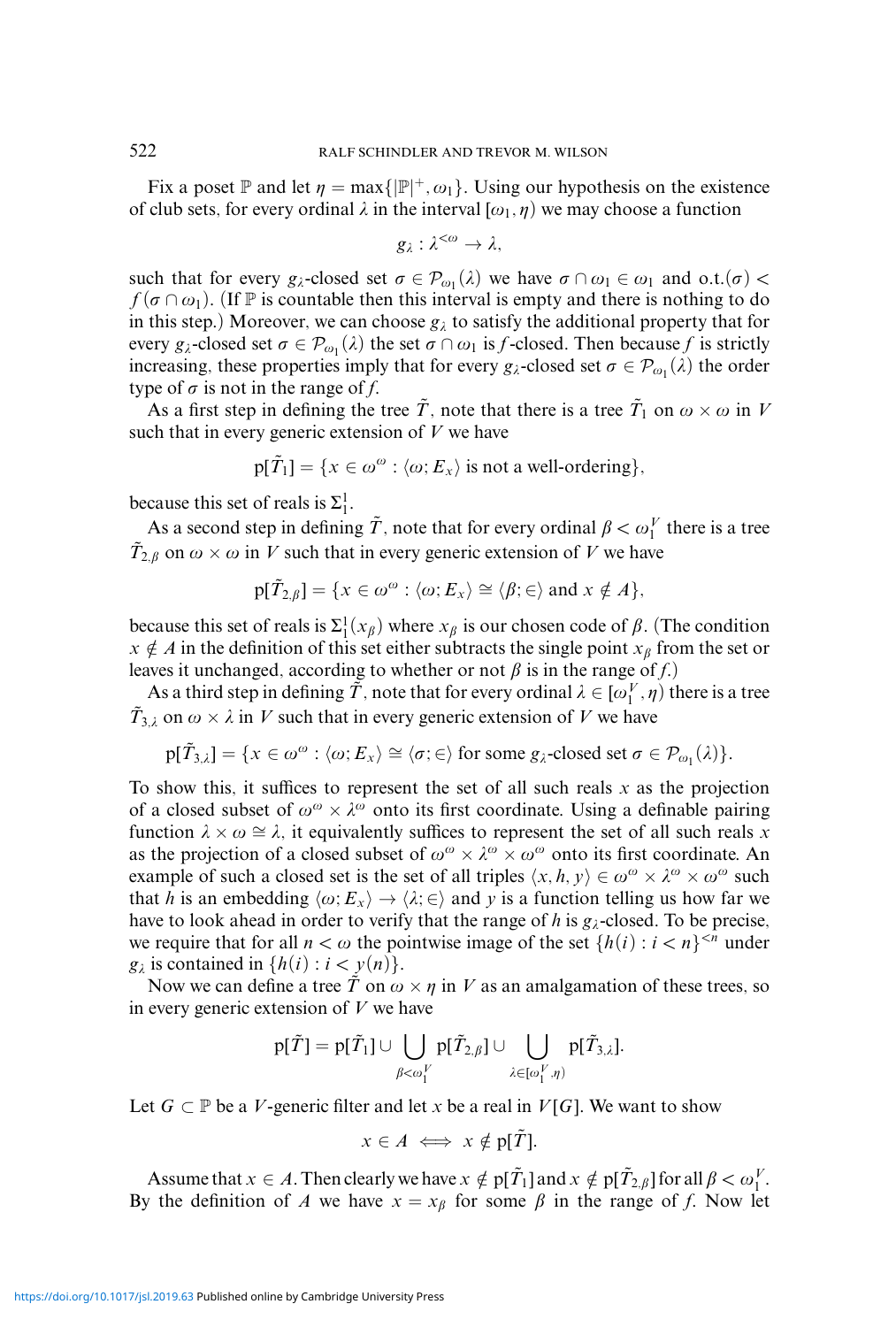$\lambda \in [\omega_1^V, \eta)$ . As previously noted, the order type of a  $g_{\lambda}$ -closed set  $\sigma \in \mathcal{P}_{\omega_1}(\lambda)^V$ cannot be in the range of *f*, so we have  $x \notin p[T_{3,\lambda}]$  in *V* and equivalently in *V*[*G*]. Therefore  $x \notin p[\tilde{T}]$ .

Conversely, assume that  $x \notin A$ . If  $\langle \omega, E_x \rangle$  is not a wellordering then we have  $x \in p[T_1]$ . If  $\langle \omega, E_x \rangle$  is a wellordering of order type less than  $\omega_1^V$  then let  $\beta$  be its order type and note that  $x \in p[T_{2,\beta}]$ . If  $\langle \omega; E_x \rangle$  is a wellordering of order type greater than or equal to  $\omega_1^V$  then let  $\lambda$  be its order type. Note that  $\lambda < \eta$  because  $\eta$  was chosen to be large enough that forcing with  $\mathbb P$  does not collapse it to be countable. Therefore  $\lambda \in [\omega_1^V, \eta)$  and we have  $x \in p[\tilde{T}_{3,\lambda}]$  because  $\langle \omega; E_x \rangle \cong \langle \lambda; \in \rangle$ and the set  $\lambda \in \mathcal{P}_{\omega_1}(\lambda)^{V[\hat{G}]}$  is trivially  $g_{\lambda}$ -closed. In every case we have shown the desired conclusion that  $x \in p[\tilde{T}]$ .

Finally, we show that if statement [6](#page-0-2) holds then statement [1](#page-0-2) holds in *L*:

<span id="page-15-0"></span>LEMMA 5.4. *Assume that for every function*  $f : \omega_1 \to \omega_1$  *there is an ordinal*  $\lambda > \omega_1$ *such that for a stationary set of*  $\sigma \in \mathcal{P}_{\omega_1}(\lambda)$  *we have*  $\sigma \cap \omega_1 \in \omega_1$  *and*  $o.t.(\sigma) \geq$  $f(\sigma \cap \omega_1)$ . Then  $\omega_1^V$  is *VSS* in L.

Proof. Let  $\kappa = \omega_1^V$ . First we will show that  $\kappa$  is inaccessible in *L*. Because  $\kappa$ is regular in *V* it is regular in *L*, so by GCH in *L* it remains to show that  $\kappa$  is a limit cardinal in *L*. Suppose toward a contradiction that there is a cardinal  $\eta < \kappa$  of *L* such that  $(\eta^+)^L = \kappa$  and define the function  $f : \kappa \to \kappa$  in *L* such that for every ordinal  $\alpha < \kappa$ ,  $f(\alpha)$  is the least ordinal  $\beta > \max{\{\alpha, \eta\}}$  such that  $L_{\beta} \models |\alpha| \leq \eta$ . (Note that  $\beta < \kappa$  by Gödel's condensation lemma.)

By our assumption there is an ordinal  $\lambda > \kappa$  such that for a stationary set of  $\sigma \in \mathcal{P}_{\kappa}(\lambda)$  in *V* we have  $\sigma \cap \kappa \in \kappa$  and  $\text{o.t.}(\sigma) \geq f(\sigma \cap \kappa)$ . Because the set of all  $X \in \mathcal{P}_{\kappa}(L_1)$  such that  $X \prec L_1, X \cap \kappa \in \kappa$ , and  $\eta \cup \{\eta\} \subset X$  is club in  $\mathcal{P}_{\kappa}(L_1)$ , there is such a set *X* with the additional property that  $\lambda \ge f(\bar{\kappa})$  where  $\bar{\kappa} = X \cap \kappa$  and  $\bar{\lambda} = \text{o.t.}(X \cap \lambda)$ . Note that  $\lambda =$  o.t. $(X \cap \lambda)$ . Note that

$$
\eta < \bar{\kappa} < f(\bar{\kappa}) \leq \bar{\lambda} < \kappa < \lambda.
$$

By the condensation lemma, *X* is the range of an elementary embedding

$$
j: L_{\bar{\lambda}} \to L_{\lambda}
$$
 with  $\text{crit}(j) = \bar{\kappa}$  and  $j(\bar{\kappa}) = \kappa$ .

By the definition of *f* we have  $L_{f(\bar{k})} \models |\bar{k}| \leq \eta$ , and because  $f(\bar{k}) \leq \lambda$  it follows that  $L_{\bar{\lambda}} \models |\bar{\kappa}| \leq \eta$ . Then we have  $L_{\lambda} \models |\kappa| \leq \eta$  by the elementarity of *j*, contradicting the fact that  $\kappa$  is a cardinal in *V*.

Now because  $\kappa$  is inaccessible in *L* it follows that  $L_{\beta} = V_{\beta}^{L}$  for a cofinal set of ordinals  $\beta < \kappa$ . We will use this fact to show that *L* satisfies statement [2](#page-2-0) of Proposition [2.5,](#page-4-0) which is an equivalent condition for  $\kappa$  to be VSS.

Let  $f : \kappa \to \kappa$  be a function in *L* and define the function  $g : \kappa \to \kappa$  in *L* where for every ordinal  $\alpha < \kappa$ ,  $g(\alpha)$  is the least ordinal  $\beta \ge \max\{f(\alpha), \alpha + 1\}$  such that  $L_{\beta} = V_{\beta}^{L}$ . Applying our assumption to the function  $g + 1$ , we obtain an ordinal  $\lambda > \kappa$  such that for a stationary set of  $\sigma \in \mathcal{P}_{\kappa}(\lambda)$  in *V* we have  $\sigma \cap \kappa \in \kappa$  and  $\text{o.t.}(\sigma) > g(\sigma \cap \kappa)$ . By increasing  $\lambda$  if necessary, we may assume that  $L_{\lambda} = V_{\lambda}^L$ .

Because the set of all  $X \in \mathcal{P}_{\kappa}(L_i)$  such that  $X \prec L_i$ ,  $X \cap \kappa \in \kappa$ , and  $f \in X$  is club in  $\mathcal{P}_{\kappa}(L_{\lambda})$ , there is such a set *X* with the additional property that  $\lambda > g(\bar{\kappa})$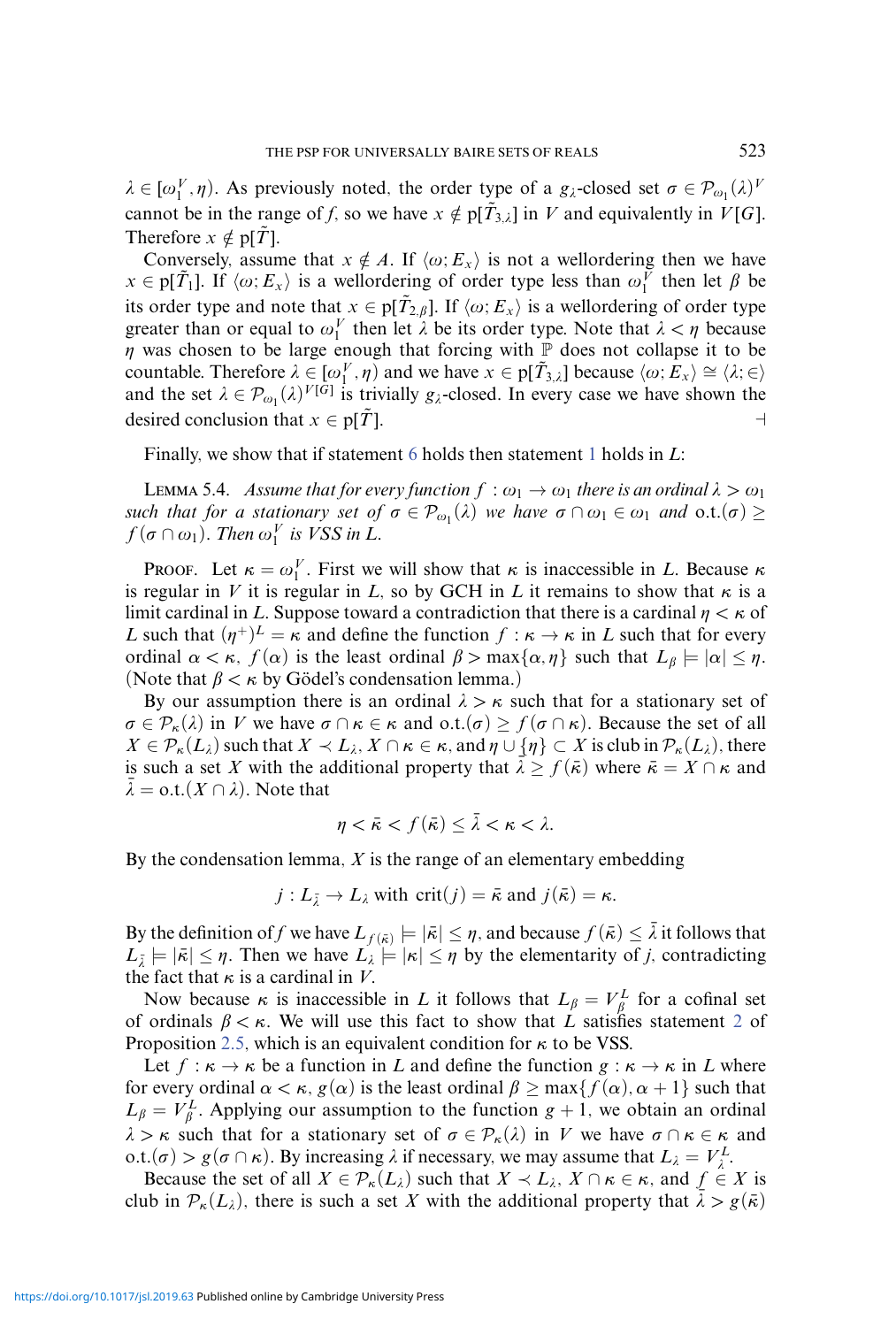where  $\bar{\kappa} = X \cap \kappa$  and  $\lambda = \text{o.t.}(X \cap \lambda)$ . By the condensation lemma, *X* is the range of an elementary embedding

$$
j: L_{\bar{\lambda}} \to L_{\lambda}
$$
 with  $crit(j) = \bar{\kappa}$  and  $j(\bar{\kappa}) = \kappa$ .

Define  $\bar{\beta} = g(\bar{\kappa})$  and  $\beta = j(\bar{\beta})$  and  $\bar{f} = j^{-1}(f)$ . Note that

 $\bar{\kappa} < \beta < \lambda < \kappa < \beta < \lambda$ .

We have  $L_{\bar{\beta}} = V_{\bar{\beta}}^L$  because  $\beta$  is in the range of the function *g*. Therefore  $L_{\bar{\lambda}} \models L_{\bar{\beta}} =$  $V_{\bar{\beta}}$  and it follows by the elementarity of *j* that  $L_{\lambda} \models L_{\beta} = V_{\beta}$ . Because  $L_{\lambda} = V_{\lambda}^L$ . this implies  $L_{\beta} = V_{\beta}^L$ . For the elementary embedding  $j_1 = j \restriction V_{\overline{\beta}}^L$  we have

$$
j_1: V_{\bar{\beta}}^L \to V_{\beta}^L
$$
 and  $crit(j_1) = \bar{\kappa}$  and  $j_1(\bar{\kappa}) = \kappa$  and  $j_1(\bar{f}) = f$ .

Let  $G \subset \text{Col}(\omega, V_{\overline{\beta}}^L)$  be a *V*-generic filter. Then by the absoluteness of elementary embeddability of countable structures there is an elementary embedding  $j_2 \in L[G]$ such that

$$
j_2: V_{\tilde{\beta}}^L \to V_{\beta}^L
$$
 and  $crit(j_2) = \bar{\kappa}$  and  $j_2(\bar{\kappa}) = \kappa$  and  $j_2(\bar{f}) = f$ .

Because  $f(\bar{\kappa}) \leq g(\bar{\kappa}) = \bar{\beta}$ , this elementary embedding *j*<sub>[2](#page-2-0)</sub> witnesses statement 2 of Proposition [2.5](#page-4-0) for  $\kappa$  in *L* with respect to the function *f*.

This completes the proof of Theorem [1.2.](#page-1-2) The following question remains open.

Question 5.5. *What is the consistency strength of the theory ZFC*+ *"every set of reals in L*(R*,* uB) *has the Baire property"?*

An upper bound for the consistency strength is  $ZFC+$  "there is a VSS cardinal" by Proposition [5.2.](#page-12-0) We do not know any nontrivial lower bound.

<span id="page-16-0"></span>**§6. Proof of Theorem 1.3.** When forcing with the Levy collapse over *L*, the VSS property can be used to limit the complexity of the universally Baire sets of reals in the generic extension:

<span id="page-16-1"></span>**PROPOSITION 6.1.** *Let*  $\kappa$  *be a VSS cardinal in L and let*  $G \subset \text{Col}(\omega, <\kappa)$  *be an L*-generic filter. Then  $L[G] \models \mathrm{uB} \subset \Delta^1_2$ .

PROOF. Let *A* be a universally Baire set of reals in *L*[*G*]. Then by Lemma [5.1](#page-11-1) there is an ordinal  $\alpha < \kappa$  and a  $\kappa$ -universally Baire set of reals  $A_0$  in  $L[G \restriction \alpha]$  such that  $A = A_0^{L[G]}$ . Increasing  $\alpha$  if necessary, we may assume that it is a successor ordinal, so  $G \restriction \alpha$  is countable in  $L[G \restriction \alpha]$  and therefore  $L[G \restriction \alpha] = L[z]$  for some real  $z \in L[G]$ . Take a  $Col(\omega, <\kappa)$ -absolutely complementing pair of trees  $\langle T, T \rangle$  in *L*[*z*] such that  $p[T]^{L[z]} = A_0$  and therefore  $p[T]^{L[G]} = A$ . Define the sets of reals

$$
B_0 = p[\tilde{T}]^{L[z]} = \mathbb{R}^{L[z]} \setminus A_0,
$$
  

$$
B = p[\tilde{T}]^{L[G]} = \mathbb{R}^{L[G]} \setminus A.
$$

We claim that for every real  $x \in L[G]$  we have  $x \in A$  if and only if there is a tree *T*<sup> $'$ </sup> ∈ *L*[*z*] such that *x* ∈ p[*T*<sup> $'$ </sup>] and p[*T*<sup> $'$ </sup>] ∩ *B*<sub>0</sub> = ∅. To prove the forward direction of the claim, note that if  $x \in A$  then we can simply let  $T' = T$ .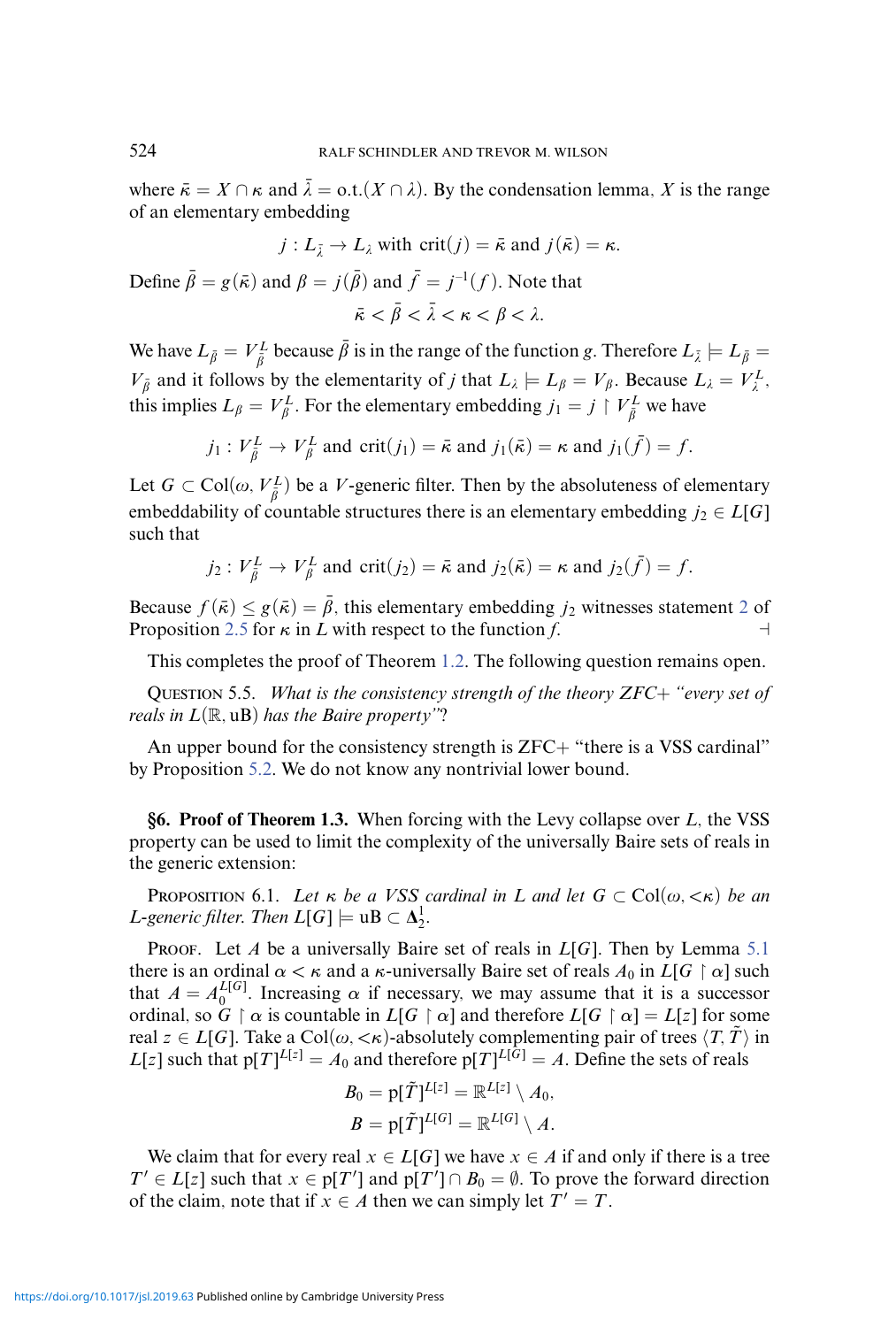To prove the reverse direction of the claim, let *x* be a real in *L*[*G*] and assume that  $x \in$  p[*T* $'$ ] for some tree  $T' \in L[z]$  such that p[*T'*]  $\cap$   $B_0 = \emptyset$ . Because p[*T'*]  $\cap$   $B_0 = \emptyset$ and  $B_0 = p[\tilde{T}]^{L[z]}$  we have

$$
L[z] \models p[T'] \cap p[T] = \emptyset.
$$

The statement  $p[T'] \cap p[T] = \emptyset$  is absolute between  $L[z]$  and  $L[G]$  by the absoluteness of wellfoundedness of the tree of all triples  $\langle r, s_1, s_2 \rangle$  such that  $\langle r, s_1 \rangle \in T'$  and  $\langle r, s_2 \rangle \in T$ , so because  $x \in p[T']$  we have  $x \notin p[T]$  and therefore  $x \in p[T] = A$ .

We can use the claim to define *A* in *L*[*G*] without reference to *T*. Because the class  $L[z]$  is  $\Sigma_1(z)$  and the statement  $y \notin p[T']$  (where  $y$  is a real) is witnessed by the existence of a rank function for the section tree  $T<sub>y</sub>$ , it follows from the claim that *A* is  $\Sigma_1(z, B_0)$ . Because HC  $\prec_{\Sigma_1} V$ , this implies that *A* is  $\Sigma_1^{\text{HC}}(z, B_0)$  and is therefore  $\Sigma_2^1(z, b)$  where *b* is a real coding *B*<sub>0</sub>. A symmetric argument shows that *B* is  $\Sigma_2^1$  in  $L[G]$ , so *A* and *B* are both  $\Delta^1$  in  $L[G]$ .

Proposition [6.1](#page-16-1) is not useful as a relative consistency result because the theory  $ZFC+$  "uB  $\subset \Delta_2^{1}$ " is equiconsistent with ZFC by the theorem of Larson and Shelah mentioned in the introduction. However, we can combine Proposition [6.1](#page-16-1) with the theorem of Feng et al. mentioned in the introduction to obtain an equiconsistency result at the level of a  $\Sigma_2$ -reflecting VSS cardinal:

PROOF OF THEOREM 1.3. Assume that there is a  $\Sigma_2$ -reflecting VSS cardinal  $\kappa$ . Then  $\kappa$  is clearly  $\Sigma_2$ -reflecting in *L* and moreover it is VSS in *L* by Lemma [2.4.](#page-4-2) Let  $G \subset \text{Col}(\omega, <\kappa)$  be an *L*-generic filter. Because  $\kappa$  is  $\Sigma_2$ -reflecting in *L* we have  $\Delta_2^1 \subset$  uB in *L*[*G*] by the proof of Feng et al. [\[2,](#page-17-0) Theorem 3.3]. On the other hand, because  $\kappa$  is VSS in *L* we have uB  $\subset \Delta^1$  in *L*[*G*] by Proposition [6.1.](#page-16-1)

Conversely, assume  $uB = \Delta_2^1$ . Because  $\Delta_2^1 \subset uB$ , the cardinal  $\omega_1^V$  is  $\Sigma_2$ -reflecting in *L* by the proof of Feng et al. [\[2,](#page-17-0) Theorem 3.3]. Also because  $\Lambda^1_2 \subset \text{uB}$ , every  $\Sigma^1_2$ set of reals has the perfect set property by Feng et al. [\[2,](#page-17-0) Theorem 2.4]. Combining this with the assumption that  $uB \subset \Delta_2^1$  shows that every  $uB$  set has the perfect set property, so  $\omega_1^V$  is VSS in *L* by Lemmas [5.3](#page-13-0) and [5.4.](#page-15-0)

**Acknowledgments.** We thank Menachem Magidor, Stamatis Dimopoulos, Paul Larson, and the referee for their helpful comments and suggestions.

## **REFERENCES**

<span id="page-17-1"></span>[1] J. Bagaria, V. Gitman, and R. Schindler, *Generic Vopenka's principle, remarkable cardinals, and ˇ the weak proper forcing axiom*. *Archive for Mathematical Logic*, vol. 56 (2017), nos. 1–2, pp. 1–20.

<span id="page-17-0"></span>[2] Q. FENG, M. MAGIDOR, and H. WOODIN, *Universally Baire sets of reals*, *Set Theory of the Continuum*, Springer, New York, 1992, pp. 203–242.

[3] V. GITMAN, *Ramsey-like cardinals*, this JOURNAL, vol. 76 (2011), no. 2, pp. 519–540.

<span id="page-17-5"></span><span id="page-17-3"></span>[4] V. Gitman and J. D. Hamkins, *A model of the generic Vopenka principle in which the ordinals are ˇ not Mahlo*. *Archive for Mathematical Logic*, vol. 58 (2019), nos. 1–2, pp. 245–265.

<span id="page-17-2"></span>[5] V. GITMAN and R. SCHINDLER, *Virtual large cardinals*. *Annals of Pure and Applied Logic*, vol. 169 (2018), no. 12, pp. 1317–1334.

<span id="page-17-4"></span>[6] V. Gitman and P. D. Welch, *Ramsey-like cardinals II*, this Journal, vol. 76 (2011), no. 2, pp. 541–560.